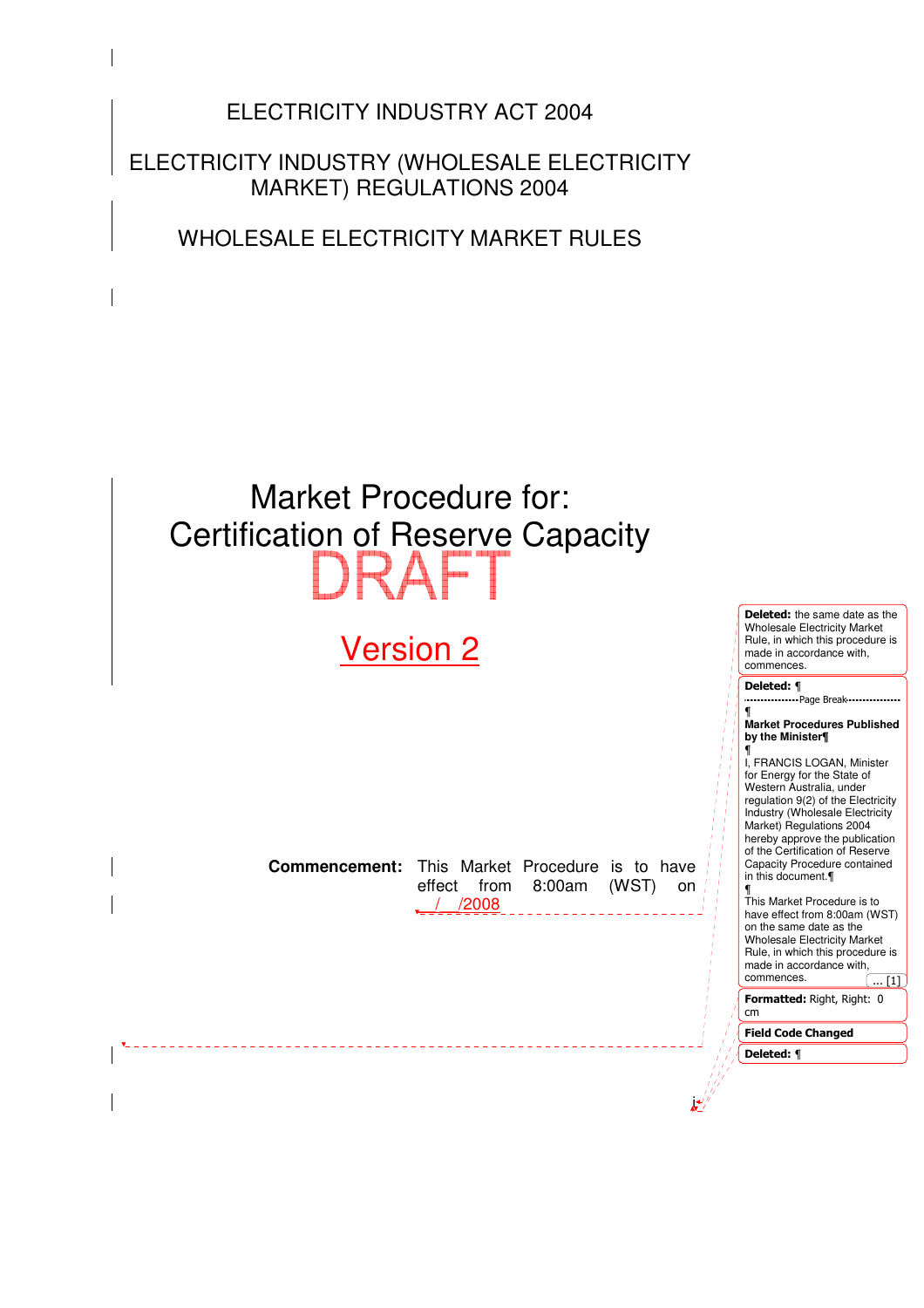# DRAFT

 $\overline{\phantom{a}}$ 

 $\begin{array}{c} \hline \end{array}$ 

 $\mathbf{R}^{(i)}_{\mathbf{z}}$ Formatted: Right, Right: 0 cm Field Code Changed Deleted: ¶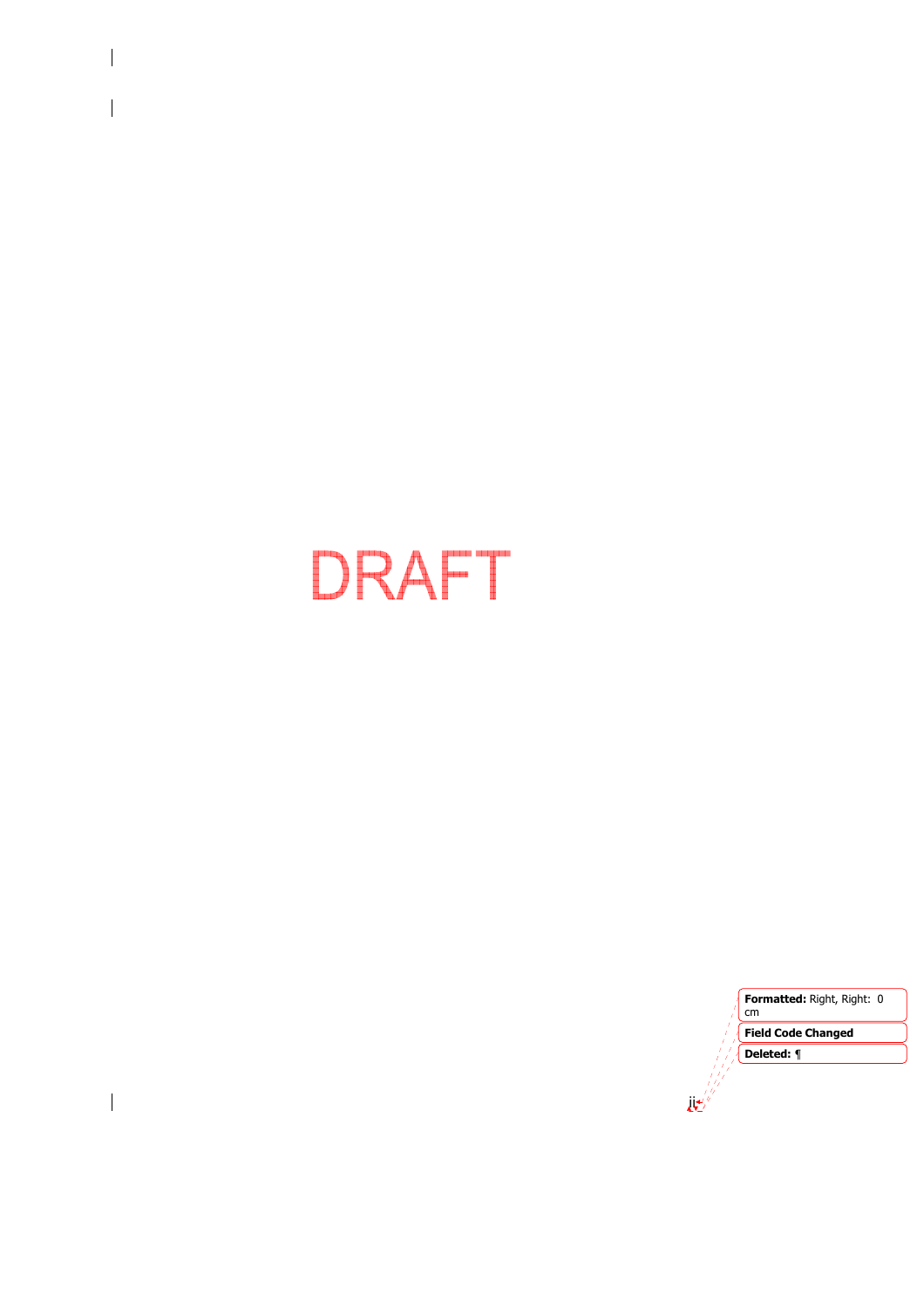# **1. Procedure for Certification of Reserve Capacity**

The Procedure for Certification of Reserve Capacity lays out the steps to be taken by Rule Participants and the IMO in order to certify the Reserve Capacity of Facilities. Under the Market Rules, Reserve Capacity is required to be certified by the IMO as a prerequisite for that Reserve Capacity to be either traded bilaterally or to be offered in the Reserve Capacity Auction to the IMO. In the absence of certification, no Reserve Capacity Credits would be assigned to the Facility.

This procedure may be subject to revision before, during, and after the certification process. Rule Participants must refer to the latest published procedure, the Market Rules, and contact the IMO for further information regarding the process.

This procedure is made in accordance with market Rule 4.9.10.

# **1.1. Interpretation**

- 1 In this procedure, unless the contrary intention is expressed:
	- (a) terms used in this procedure have the same meaning as those given in the Wholesale Electricity Market Rules (made pursuant to Electricity Industry (Wholesale Electricity Market) Regulations 2004);
	- (b) to the extent that this procedure is contrary or inconsistent with the Market Rules, the Market Rules shall prevail to the extent of the inconsistency.
	- (c) a reference to the Market Rules or Market Procedures includes any associated forms required or contemplated by the Market Rules or Market Procedures; and
		- (d) words expressed in the singular include the plural or vice versa.

# **1.2. Purpose**

- 1 The purpose of this procedure is:
	- (a) To describe the steps that a Rule Participant is required to complete to make an application for Certification of Reserve Capacity; and
	- (b) To describe the steps that the IMO must follow in assessing an application for Certification of Reserve Capacity.

# **1.3. Application**

1 This procedure applies to:



1

Deleted: facilities.

Deleted: accrue Deleted: facility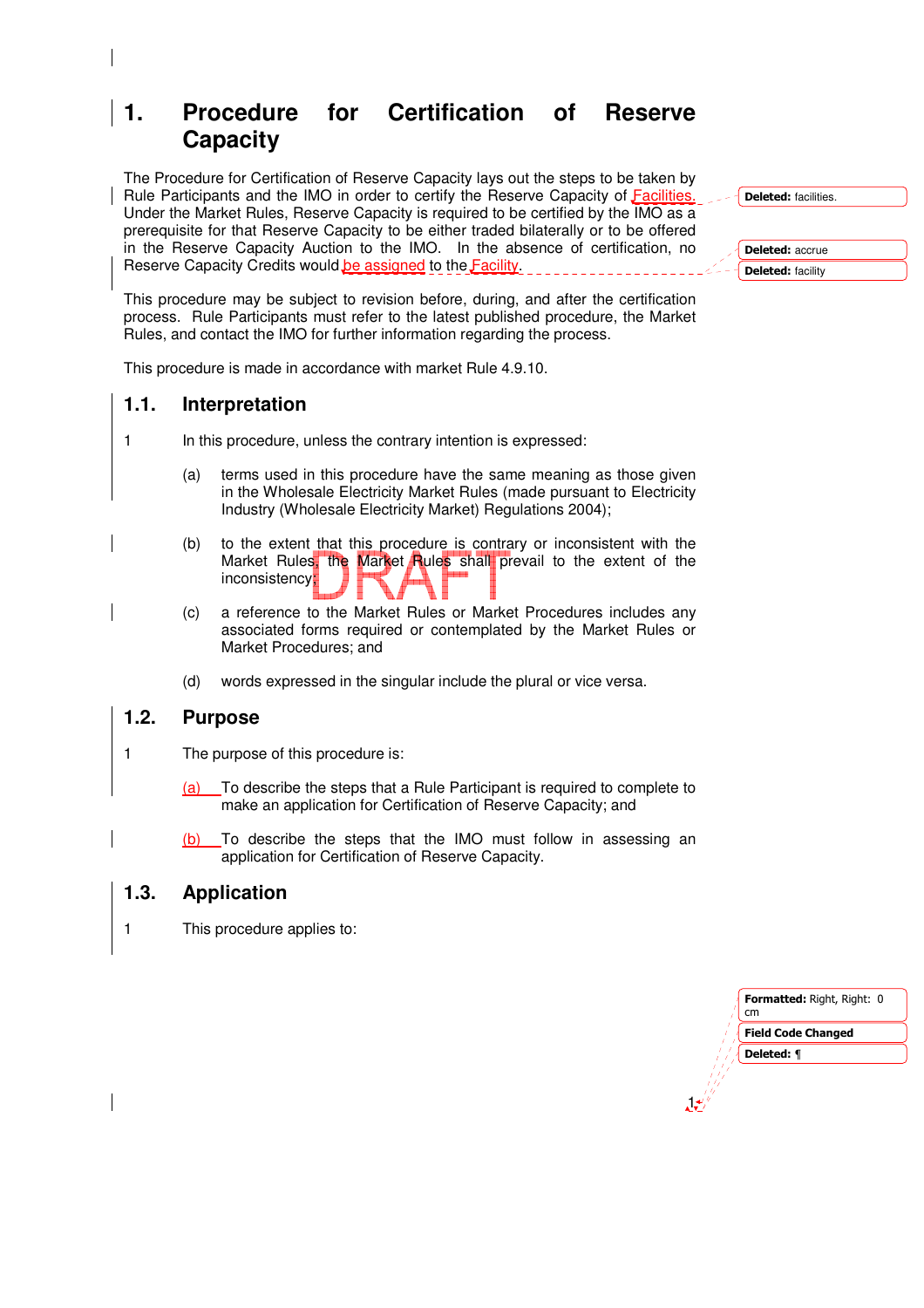(a) A Rule Participant wishing to submit an Application for Certification of Reserve Capacity for:

Non-intermittent generating **Facilities** (ii) Intermittent generating Facilities; and/or

(iii) Curtailable Load or Dispatchable Load;

The IMO in processing applications for Certification of Reserve Capacity.

# **1.4. Overview of Reserve Capacity Certification**

Each year, participants owning or controlling generating Facilities and Demand Side Management capacity must apply for Certified Reserve Capacity in respect of those Facilities if they wish to apply for Capacity Credits. The application for Certification of Reserve Capacity is the first step in the process. Once an application for Certified Reserve Capacity has been made to the IMO, the IMO must then assess the application and set a level of Certified Reserve Capacity in respect of that Facility.

Obtaining Certified Reserve Capacity is only one of the steps required to secure Capacity Credits, therefore it does not constitute a commitment on behalf of the IMO to assign Capacity Credits to the Facility. Similarly, a Facility that receives certification, by the way of obtaining Certified Reserve Capacity, is under no obligation to progress their project or Facility through to the stage where it is assigned Capacity Credits.

The Reserve Capacity Mechanism is a yearly process, with certification of Reserve Capacity taking place in Year 1 of the Reserve Capacity Cycle. Subject to a number of provisions under the Market Rules, the Facility must provide the capacity between 1 October of Year 3 and 1 October of Year 4 of that Reserve Capacity Cycle.

A Rule Participant may also seek to have their Facility conditionally certified for future Reserve Capacity Cycles. If a Rule Participant obtains Conditional Certified Reserve Capacity, they may, subject to the provisions of the Market Rules, apply for the Conditional Certified Reserve Capacity to be converted to Certified Reserve Capacity in Year 1 of the Reserve Capacity Cycle.

# **1.5. Procedure steps to be followed by IMO in preparing for Certification of Reserve Capacity**

- 1 By 1 May of Year 1 of the relevant Reserve Capacity Cycle, the IMO must advise all Rule Participants that the Certification process has commenced. Rule Participants will be notified through the Wholesale Electricity Market System (WEMS).
- 2 The IMO must accredit independent experts to prepare reports on the estimated Reserve Capacity of Intermittent Generators that are yet to commence operation and must ensure that at least two accredited independent experts are available to Rule Participants at any time. (Market Rule 4.11.6)

Deleted: facilities Deleted: facilities Deleted: receive

Formatted: ProcH5, Space After: 0 pt, No bullets or

numbering Deleted: facilities Deleted: facilities;

Deleted: facility

Deleted: facility

Deleted: <#>The IMO must publish the application form and instructions, its mailing address, its email address, and the procedures for submission of .<br>applications.  $\P$ 

Deleted: Market

Deleted: and proponents who submitted Expressions of Interest in respect of that Reserve Capacity Cycle

Formatted: Right, Right: 0 cm

Field Code Changed

Deleted: ¶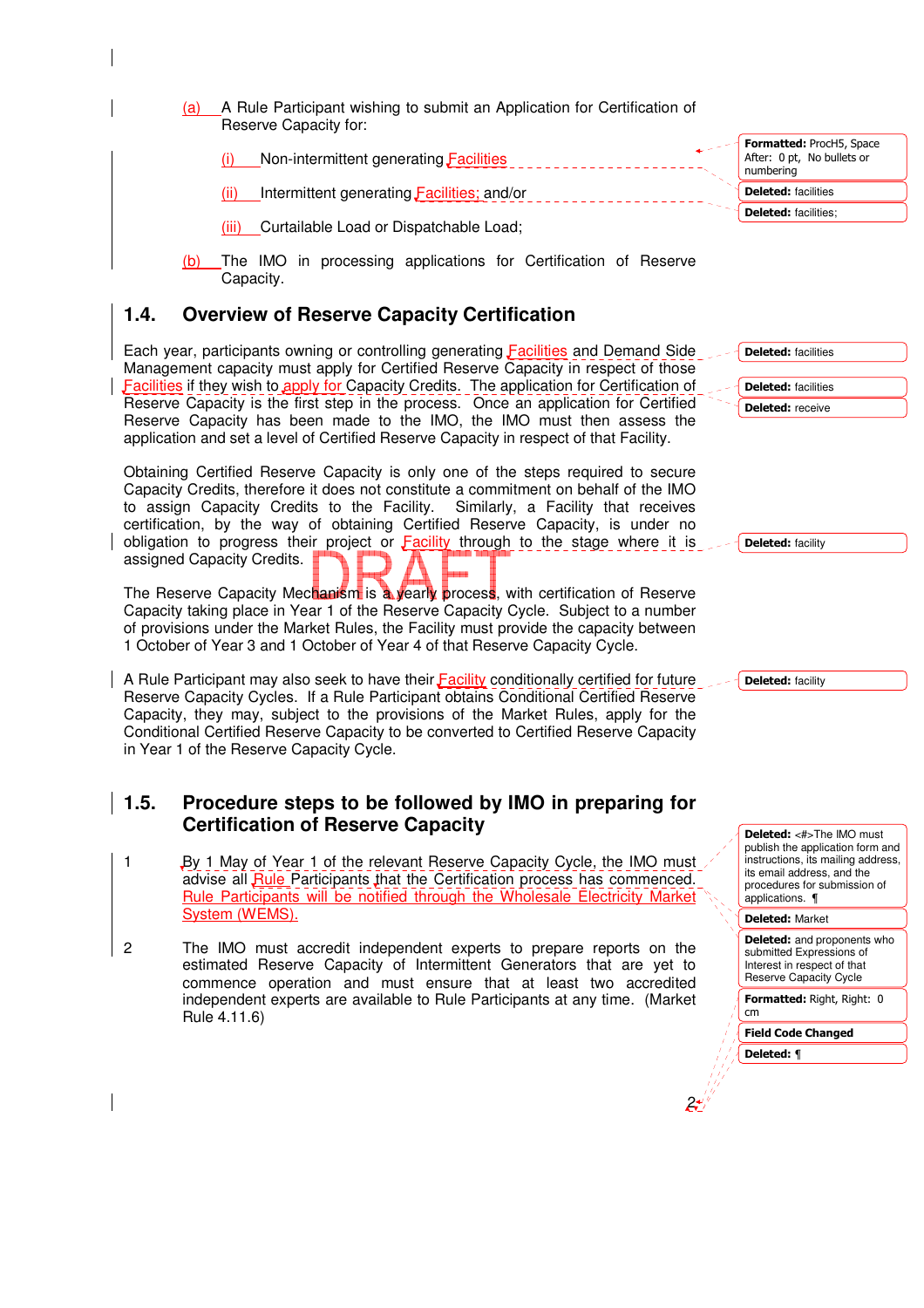- 3 The IMO must ensure that each accredited independent expert is competent to estimate Reserve Capacity of Intermittent Generators and may remove accreditation at any time subject to the completion of any work in progress by the expert in estimating Reserve Capacity of Intermittent Generators. (Market Rule 4.11.6)
- | 4 The IMO must publish on its website the contact details of independent experts who are accredited by the IMO for estimating Reserve Capacity of Intermittent Generators. (Market Rule 4.11.6)
- 5 The IMO must accept applications for Certification of Reserve Capacity from Rule Participants beginning from 9 AM on the first Business Day following 1 May of Year 1 until 5 PM on the last business day falling on or before 20 July of Year 1 of the Reserve Capacity Cycle. (Market Rule 4.9.1)
- 6 The IMO will only accept applications for Certified Reserve Capacity that have been appropriately entered through the WEMS.
- 7 The IMO must accept applications from Rule Participants for future Reserve Capacity Cycles at any time until the closing date specified for that Reserve Capacity Cycle. (Market Rule 4.9.1)
- 8 The IMO must notify an applicant for certification of Reserve Capacity of receipt of the application within one Business Day of receipt. (Market Rule 4.9.6) Notification will be provided through the WEMS as a Transaction ID.

| $ \mathbf{F}$ $\mathbf{x}$<br>Independent Market Operator - WEMS - Microsoft Internet Explorer                                                                                                                                                                                                                                                                                                                                                                                                                                                                                                                                                                                                                                         |                                  |
|----------------------------------------------------------------------------------------------------------------------------------------------------------------------------------------------------------------------------------------------------------------------------------------------------------------------------------------------------------------------------------------------------------------------------------------------------------------------------------------------------------------------------------------------------------------------------------------------------------------------------------------------------------------------------------------------------------------------------------------|----------------------------------|
| Edit View Favorites Tools Help<br>File.                                                                                                                                                                                                                                                                                                                                                                                                                                                                                                                                                                                                                                                                                                |                                  |
| G Back · ○ · × 2 4 6 2 Search 大Favorites ④ B - 2 回 · ■ 1 1 6 %                                                                                                                                                                                                                                                                                                                                                                                                                                                                                                                                                                                                                                                                         |                                  |
| $\vee$ $\rightarrow$ Go Links $\rightarrow$<br>Address <b>e</b> https://wems.imowa.com.au/wems_webapps/                                                                                                                                                                                                                                                                                                                                                                                                                                                                                                                                                                                                                                |                                  |
| Independent Market Operator<br>Main Menu: Trading<br>$\times$ MP:<br><b>Wholesale Electricity Market</b><br>User:                                                                                                                                                                                                                                                                                                                                                                                                                                                                                                                                                                                                                      |                                  |
| <u>sub Menu: Activity Reserve Capacity Mechanism.</u><br>Data Type Reserve Capacity Certification<br>$\checkmark$<br>$\vee$                                                                                                                                                                                                                                                                                                                                                                                                                                                                                                                                                                                                            |                                  |
| <b>Reserve Capacity Certification</b><br>To File: Upload<br>Submit<br>Reset<br><b>Save Input</b><br><b>Save Ack</b><br>$\overline{\triangledown}$ Hide Validation Results<br><b>Experience of the Contract of the Contract of the Contract of the Contract of the Contract of the Contract of the Contract of the Contract of the Contract of the Contract of the Contract of the Contract of the Contract of</b><br>I ransaction ID: 3JBm60 Pro essing Time: 188 milliseconds Date/Time: Thu Apr 19<br>11:48:07 GMT+08:00 2007<br>Posed: 1 bid(s) Failed: 0 bid(s)<br>Bids Received: 1 bid(s)<br>Submission Passed All Validations<br>PASS - Validations passed<br><b>Facility Name:</b><br>Select Action : O Query O Submit O Cancel |                                  |
| Conditional Certification FALSE V<br><b>Refresh List</b><br><b>Add Facility</b><br><b>Remove Facility</b><br><b>Facility List:</b><br>$\ddotmark$<br>Reserve Capacity Certification Data<br><b>Capacity Year</b><br>$2009$ $\vee$<br><b>Facility Name</b>                                                                                                                                                                                                                                                                                                                                                                                                                                                                              |                                  |
| Cap Block Avail Class Av Cap MW Av Cap MW (45 C) Stip Def LD Max Av Hrs/Yr Max<br>Show Cert                                                                                                                                                                                                                                                                                                                                                                                                                                                                                                                                                                                                                                            | <b>Deleted:</b> certification    |
| 3000<br>BLOCK1 V CLASS1 V 70<br><b>Details</b>                                                                                                                                                                                                                                                                                                                                                                                                                                                                                                                                                                                                                                                                                         | Formatted: Don't keep with       |
| <b>Add Block</b>                                                                                                                                                                                                                                                                                                                                                                                                                                                                                                                                                                                                                                                                                                                       | next                             |
| 本語語<br><b>HAT Environment.</b><br>$\overline{\mathbf{a}}$<br><b>O</b> Internet<br>Applet MPIApplet started                                                                                                                                                                                                                                                                                                                                                                                                                                                                                                                                                                                                                             | Formatted: Right, Right: 0<br>cm |
| 9<br>The IMO must process all applications for Certification of Reserve Capacity <sup>4</sup>                                                                                                                                                                                                                                                                                                                                                                                                                                                                                                                                                                                                                                          | <b>Field Code Changed</b>        |

3

Deleted: ¶

for the current Reserve Capacity Cycle by 5 PM of the last Business Day on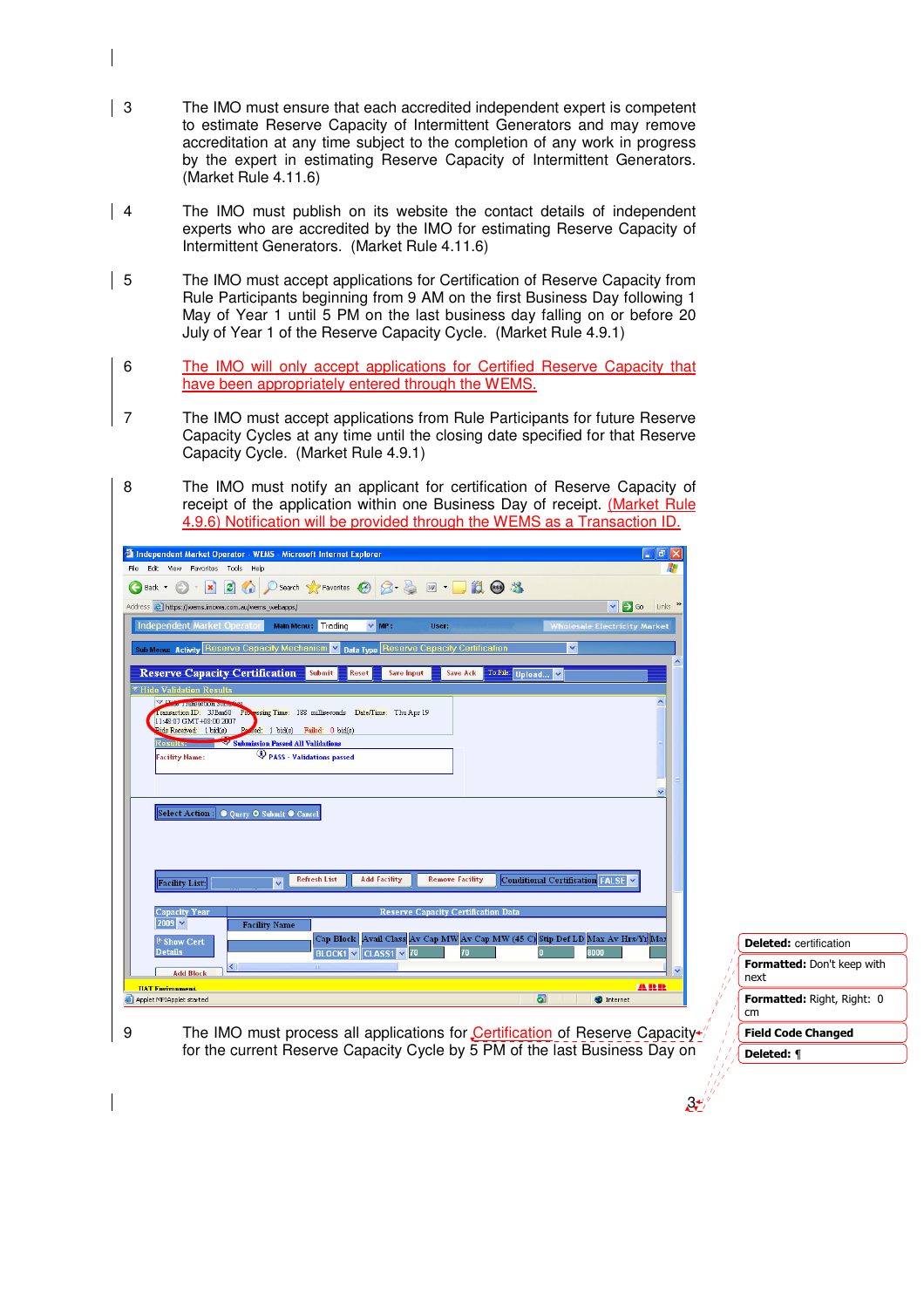or before 5 August of Year 1 of that Reserve Capacity Cycle. (Market Rule 4.1.12)

- 10 The IMO must process all applications for certification of Reserve Capacity for future Reserve Capacity Cycles (ie applications for Conditional Certified Reserve Capacity) within 90 days of the IMO receiving the application.
- 11 The IMO must notify each applicant of the results of the certification process pertaining to that applicant and include in its notification the information contained in section 1.14. The IMO must notify all applicants by the time and date specified in Step 1.5.9. (Market Rules  $4.9.8$ ) This notification will be provided through the WEMS.
	- 12 The Certification of Reserve Capacity will only take effect once the IMO has issued the notice of Results of Application for Certification of Reserve Capacity listed in Step 1.5.11.

# **1.6. Application for Certification of Reserve Capacity**

- 1 The information to be included in an Application for Certification of Reserve Capacity is listed in the document "Information for Applications for Certification of Reserve Capacity" on the IMO Website. The information provided must be consistent with the Reserve Capacity Cycle for which the application is being made. The information must be provided for each Facility. (Market Rules 4.9 & 4.10)
- 2 All information provided in respect of an application for Certified Reserve Capacity must be provided through the WEMS. Supporting evidence must be submitted to the IMO in both electronic format and in hard copy format. Electronic information must be emailed to imo@imowa.com.au.
- 3 The information provided through the WEMS should be entered in accordance with the WEMS User Guides and online help.

# **1.7. Procedure steps to be followed by an applicant applying for Certification of Reserve Capacity**

It must be noted that during each Reserve Capacity Cycle, applications may be submitted for Certified Reserve Capacity that will apply to future Reserve Capacity Cycles in which case any certification granted will be Conditional Certified Reserve Capacity. For example, a proposed Facility can be conditionally certified, but then must be recertified during the Reserve Capacity Cycle corresponding to the period that the **Facility** is expected to commence operation.

- 1 Before submitting an application for Certification of Reserve Capacity, Rule Participants should familiarize themselves with the relevant Market Rules and the related Reserve Capacity procedures.
- 2 Before Submitting an application for Certification of Reserve Capacity, the applicant must ensure they are registered as a Rule Participant. The applicant should follow the Participant Registration Procedure which can be found on the IMO Website.

| Deleted:                   |
|----------------------------|
| <b>Field Code Changed</b>  |
| <b>Deleted:</b> 5 & 4.9.9) |
| <b>Deleted: place</b>      |

Deleted: Forms and Deleted: of

Deleted: facility.

| <b>Deleted: The</b>                                          |
|--------------------------------------------------------------|
| <b>Deleted:</b> to be                                        |
| <b>Deleted:</b> may be provided<br>manually, through the use |
| Deleted: the form published on<br>the IMO Website            |
| Deleted: the                                                 |

Deleted: Cycle commencing in 2006. For subsequent Reserve Capacity Cycles, information

Deleted: facility Deleted: facility

Deleted: certification,

Formatted: Right, Right: 0 cm Field Code Changed Deleted: ¶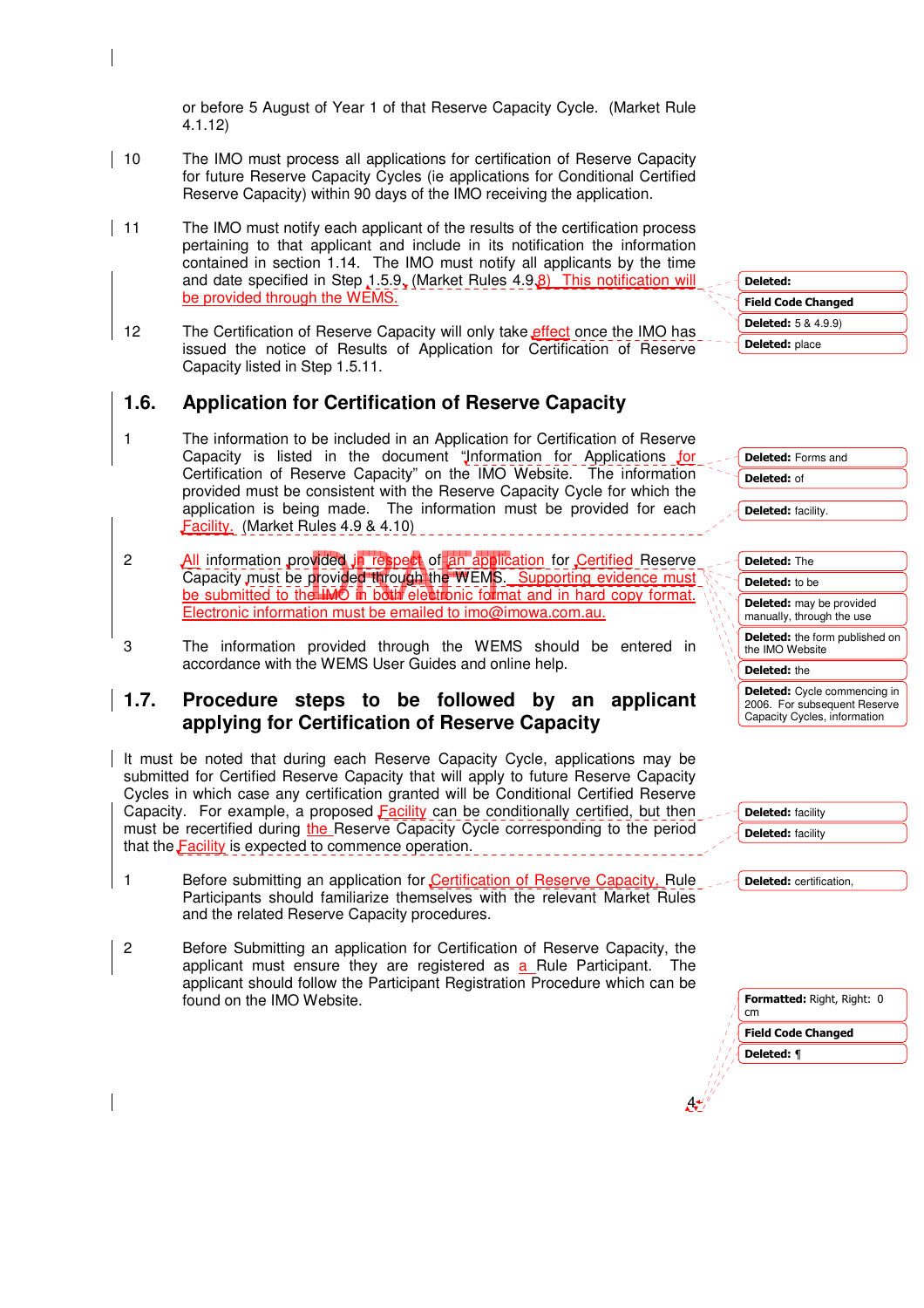- 3 All Facilities must be registered in the WEMS for the purposes of certified capacity prior to submitting an application for Certification of Reserve Capacity. In respect of new Facilities, the Rule Participant must register the Facility for the purposes of Certified Reserve Capacity. Rule Participants should consult the Facility Registration Procedure and associated Market Rules for this purpose.
- 4 Rule Participants submitting an application for Certified Reserve Capacity in accordance with Step 1.7.3 must allow sufficient time, as required under the Facility Registration Procedure, for the registration of the Facility to be completed. Rule Participants may submit an application for Facility Registration for the purposes of Reserve Capacity prior to 1 May of Year 1 of the Reserve Capacity Cycle to which the application relates.
- 5 Rule Participants applying for Certification of Reserve Capacity must make an application to the IMO during the application open period, which is between 9 AM on the first Business Day following 1 May of Year 1 and 5 PM on the last business day falling on or before 20 July of Year 1 of the Reserve Capacity Cycle. (Market Rule 4.9.1)
- 6 Rule Participants must follow this procedure to apply for Certified Reserve Capacity. (Market Rule 4.9.10)
- 7 All information provided by a Rule Participant in respect of an application for Certified Reserve Capacity must be provided through the WEMS.
- 8 The Rule Participant application must include the information listed in clause 4.9.3 of the Market Rules. This information is also provided in the "Information for Applications of Certification of Reserve Capacity" document on the IMO Website. The process may require the applicant to provide information to the IMO in a form other than through submission via the WEMS. (Market Rule 4.9.3)
- 9 In the case that a Rule Participant is resubmitting an Application for Certification in respect of a **Facility** that has received Conditional Certified Reserve Capacity, they must also submit details of any Network Access offer(s) and Environmental Approvals in accordance with Market Rule 4.10.1(c)i and 4.10.1(c)ii. This will assist the IMO to make a determination as to whether the Facility will be a Registered Facility during the Reserve Capacity Year and if there are any potentially limiting factors associated with the application.
- 10 The Rule Participant should receive notification that the application has been received. This will be in the form of a WEMS receipt. The Rule Participant should maintain a record of this receipt.
- 11 The Rule Participant must contact the IMO and must resubmit an application in the event that an application has been made to the IMO but the receipt of the application has not been acknowledged by the IMO within one Business Day of the submission. The resubmission of an application must be made during the open period for making applications, which is from 9 AM on the first Business Day following 1 May of Year 1 until 5 PM on the last business day falling on or before 20 July of Year 1 of the Reserve Capacity Cycle.

Formatted: Don't keep with next Formatted: Font: Not Italic Deleted: Forms and Deleted:

Deleted: facility

Formatted: Right, Right: 0

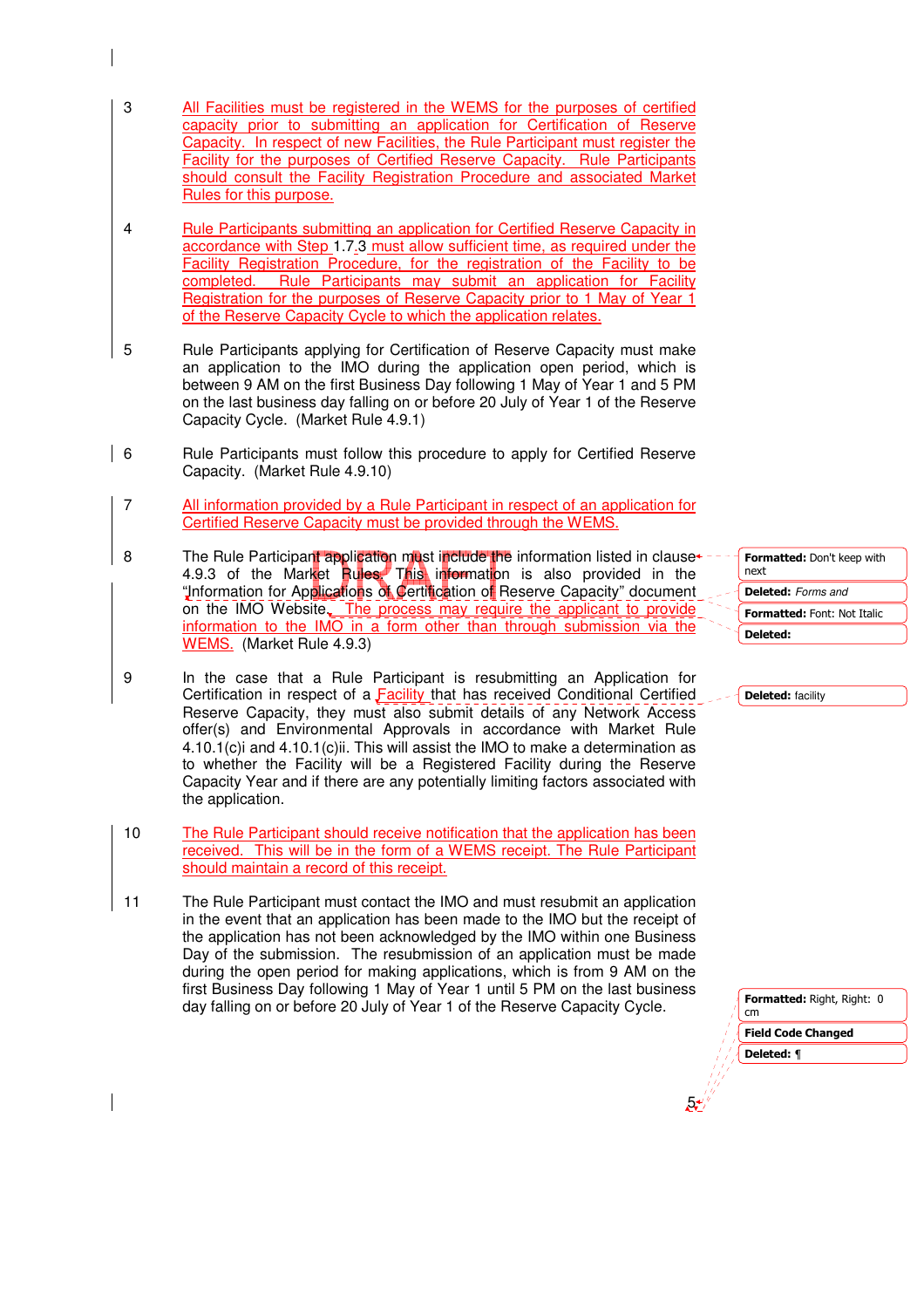- 12 The Rule Participant must make an application for certification for each subsequent Reserve Capacity Cycle. (Market Rule 4.9.5)
- 13 The Rule Participant must respond to any additional requirements or questions of the Reserve Capacity Procedure and/or the IMO during the processing of its application.

# **1.8. Procedure steps to be followed by the IMO in Processing an Application for Certification of Reserve Capacity**

#### **Acknowledgement of application**

1 The IMO must notify the applicant within one business day that its application has been received. This will be provided through the WEMS.

## **Eligibility check**

- 2 The IMO must determine whether the applicant is a Rule Participant and has either registered the Facility or intends to register the Facility. This requirement will be completed automatically on the premise that the Facility is Registered or that it is Registered for the purposes of Reserve Capacity. (Market Rule 4.8.1)
- 3 The IMO must determine that the Facility is not a Network. (Market Rule 4.8.1)
	- 4 If the application fails either of the steps within this Eligibility check, the IMO must reject the application and advise the Rule Participant.

#### **Date accuracy and sufficiency check**

- 5 The IMO must check all data provided in the application to determine that:
	- (a) All required information has been provided;
	- (b) The information provided is of sufficient depth; and
	- (c) Information has been specifically provided to support the Applicant's claims in respect to the capacity of the Facility.
- 6 The IMO may seek information from Network Operators to confirm the accuracy of data provided to it by the applicant to enable the IMO to determine the Certified Reserve Capacity for a Facility. (Market Rule 4.11.2)
- 7 The IMO must not provide information to any Network Operator that was provided to it as part of an application for Certified Reserve Capacity except with the permission of the applicant. (Market Rule 4.11.2)
- 8 If the information provided by the applicant is insufficient or incomplete, the IMO must contact the applicant and request additional data.
- 9 If the information provided by the applicant is sufficient, including any additional information provided by the applicant, the IMO must process the application.

Deleted: Market Deleted:

Deleted: Market



Deleted: facility.

| <b>Formatted: Right, Right: 0</b><br>cm |  |  |
|-----------------------------------------|--|--|
| <b>Field Code Changed</b>               |  |  |
| Deleted: ¶                              |  |  |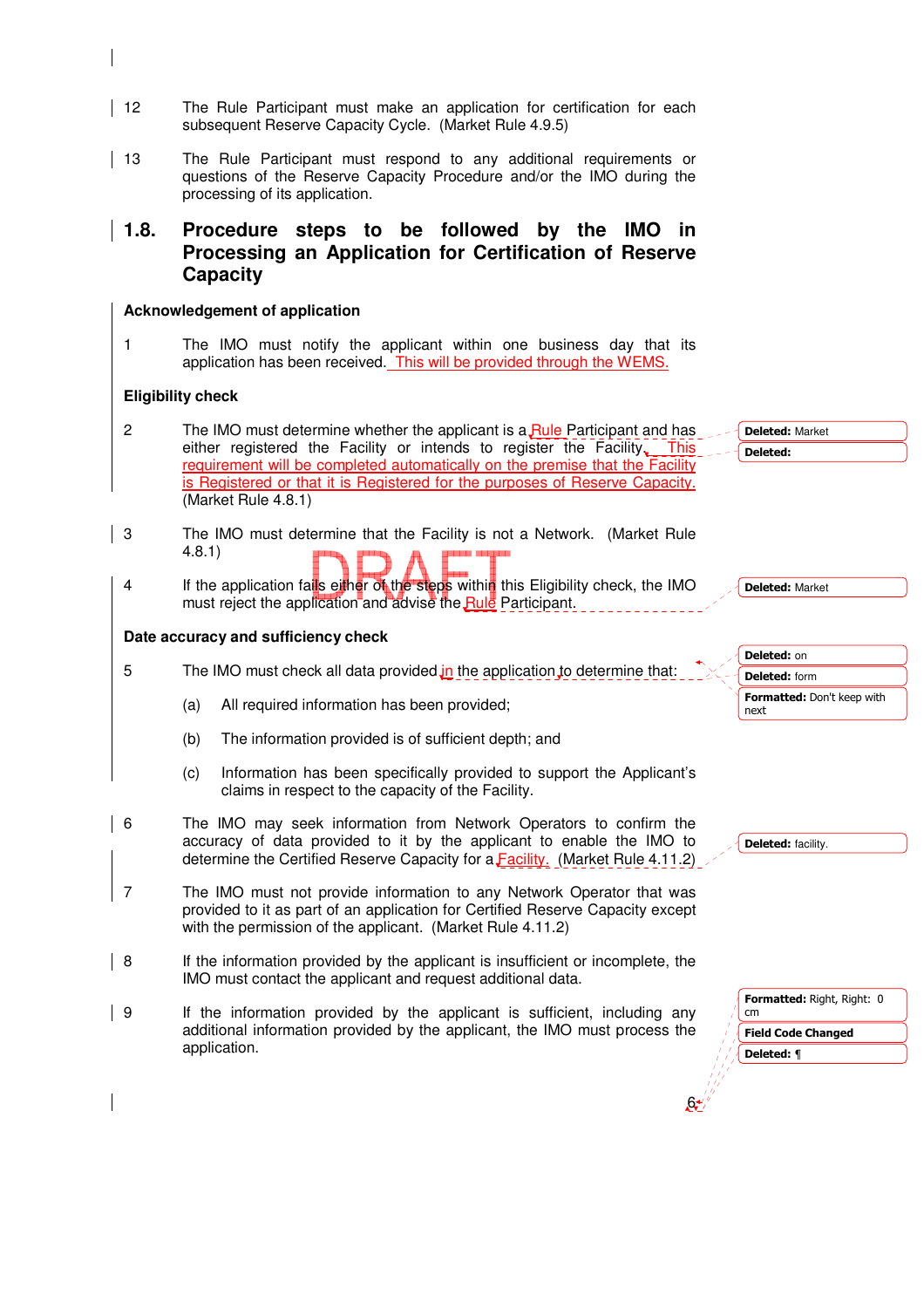#### **Reserve Capacity Cycle check**

- 10 The IMO must determine whether the application is for the current Reserve Capacity Cycle or for a future Reserve Capacity Cycle.
- 11 If the application is for the current Reserve Capacity Cycle the IMO must proceed to process the application as an application for Certified Reserve Capacity.
- 12 If the application is for a future Reserve Capacity Cycle, the IMO must proceed to process the application as an application for Conditional Certified Reserve Capacity.

#### **Application where Participant has previously been granted Conditional Certified Reserve Capacity**

- 13 If the applicant is re-lodging an application and already has Conditional Certified Reserve Capacity the IMO must determine whether the application is consistent with the information upon which the Conditional Certified Reserve Capacity was assigned and whether the information is correct.
- 14 If the application is for re-certification and the Rule Participant has not submitted details of Network Access offer(s) and Environmental Approvals in accordance with Step 1.7.9 of this procedure, the IMO will deem the application to be inconsistent with the initial application by which the Facility received Conditional Certification of Reserve Capacity. This will be deemed to be made on the **basis that the Facility detailed** in the initial application for Conditional Certified Reserve Capacity would be a Registered Facility in accordance with Market Rule  $4.11.1(f)$  and there were no potentially limiting factors.
- 15 If the re-lodged application is consistent with the information upon which the Conditional Certified Reserve Capacity was assigned and the information is correct, the IMO must confirm the Certified Reserve Capacity or Conditional Certified Reserve Capacity, as appropriate, and report to the applicant as per Steps 1.8.30 or 1.8.31 below.
- 16 If the re-lodged application is not consistent with the information upon which the Conditional Certified Reserve Capacity was assigned or the information is not correct, the IMO must proceed to process the application without regard for the Conditional Certified Reserve Capacity.

#### **Timing check**

- 17 The IMO must determine for which Reserve Capacity Cycle the applicant is requesting Certification and determine if the Facility is scheduled to first commence operations before the time that Reserve Capacity Obligations will apply for that Facility for that Reserve Capacity Cycle. (Market Rule 4.11.1(c))
- 18 The IMO must determine if the Facility will cease operation permanently such that it can no longer meet its Reserve Capacity Obligations before the time that Reserve Capacity Obligations will no longer apply for that Facility for the Reserve Capacity Cycle. (Market Rule 4.11.1(c))

Field Code Changed Deleted: facility

Deleted: whether

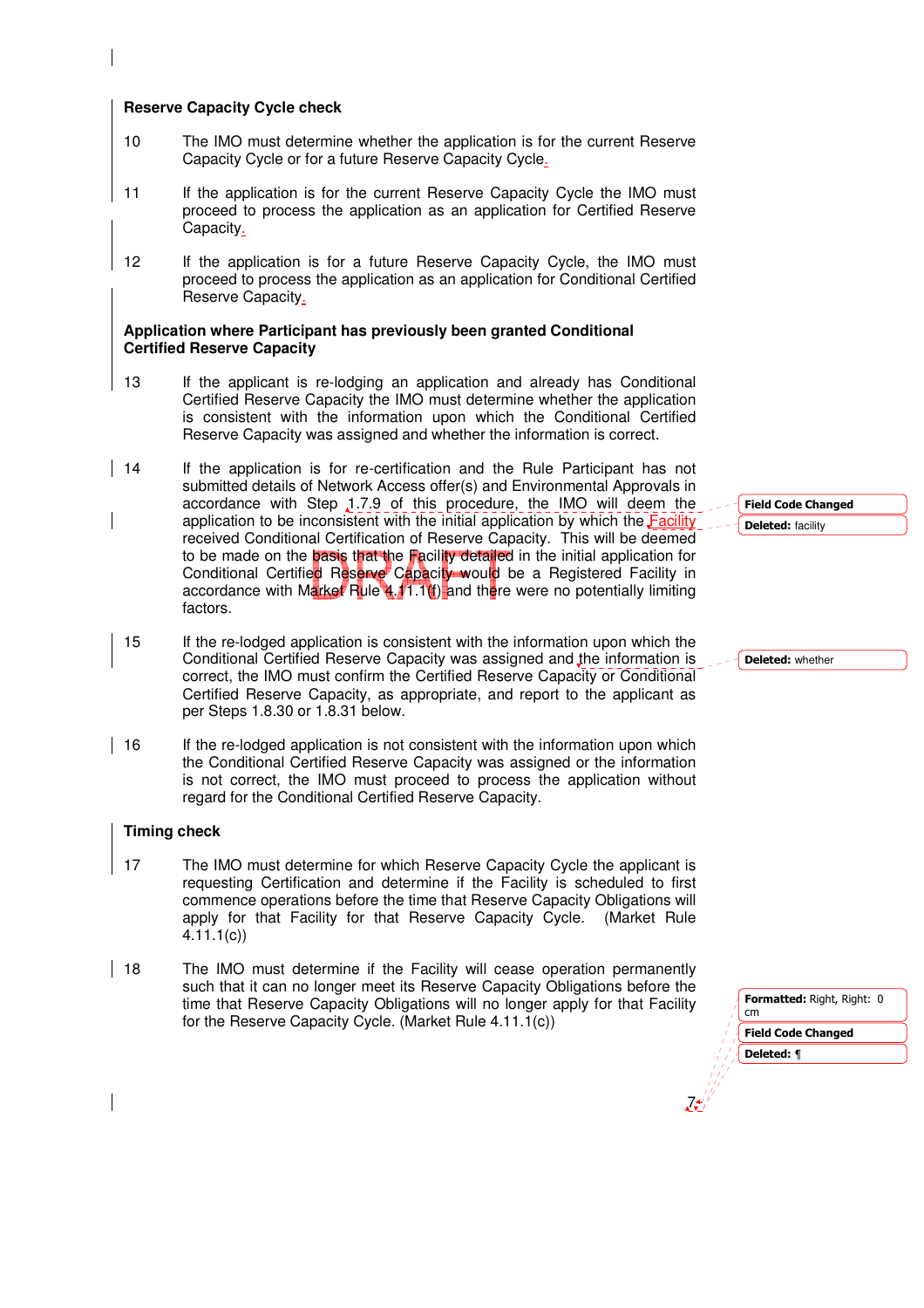| 19 | The IMO must set the Reserve Capacity for a Reserve Capacity Cycle at<br>zero for a <b>Facility</b> that is not scheduled to commence operations or that will                                                                                                                                                                                                                                                                                      | <b>Deleted:</b> facility         |
|----|----------------------------------------------------------------------------------------------------------------------------------------------------------------------------------------------------------------------------------------------------------------------------------------------------------------------------------------------------------------------------------------------------------------------------------------------------|----------------------------------|
|    | cease operations as determined in Steps 1.8.17 or 1.8.18, respectively.                                                                                                                                                                                                                                                                                                                                                                            | <b>Field Code Changed</b>        |
|    | (Market Rule $4.11.1(c)$ )                                                                                                                                                                                                                                                                                                                                                                                                                         | <b>Field Code Changed</b>        |
| 20 | The IMO must determine if the Facility is expected to be a Registered<br>Facility by the time its Reserve Capacity Obligations take effect and the IMO<br>must not grant Certified Reserve Capacity to a <b>Facility</b> that is not expected<br>to be registered by that time. (Market Rule 4.11.1 (f))                                                                                                                                           | <b>Deleted: facility</b>         |
|    | Forced outage and planned outage check                                                                                                                                                                                                                                                                                                                                                                                                             |                                  |
| 21 | The IMO must determine if the Facility has operated for at least 36 months<br>and, if so, whether it has had a Forced Outage rate of greater than 15% or a<br>combined Planned Outage rate and Forced Outage rate of greater than 30%<br>over the preceding 36 months. This must be determined in accordance with<br>the Power System Operating Procedure. (Market Rule 4.11.1 (h))                                                                |                                  |
| 22 | The IMO must determine if the Facility has operated for less than 36 months<br>and, if so, whether the IMO has cause to believe that over a period of 36<br>months the <b>Facility</b> is likely to have a Forced Outage rate of greater than<br>15% or a combined Planned Outage rate and Forced Outage rate of greater<br>than 30%. This must be determined in accordance with the Power System<br>Operating Procedure. (Market Rule 4.11.1 (g)) | <b>Deleted: facility</b>         |
| 23 | The IMO may consult with System Management to determine the Forced<br>and Planned Outage Rates in respect of Steps 1.8.21 or 1.8.22.                                                                                                                                                                                                                                                                                                               |                                  |
| 24 | If the criteria in Steps 1.8.21 or 1.8.22 of this procedure apply to the Facility,<br>the IMO may seek information from the applicant in respect to the present<br>and future performance of the <b>Facility</b> including:                                                                                                                                                                                                                        | <b>Deleted: facility</b>         |
|    | (a)<br>the causes of outages;                                                                                                                                                                                                                                                                                                                                                                                                                      |                                  |
|    | steps being taken, or that have been taken, to reduce outages; and<br>(b)                                                                                                                                                                                                                                                                                                                                                                          |                                  |
|    | the expected level of future outages.<br>(c)                                                                                                                                                                                                                                                                                                                                                                                                       |                                  |
| 25 | The IMO must determine whether or not to grant Certified Reserve Capacity<br>for the Facility if the criteria in Steps 1.8.21 or 1.8.22 of this procedure apply<br>In making this determination the IMO may consider,<br>to that <b>Facility</b> .<br>amongst other factors:                                                                                                                                                                       | <b>Deleted:</b> facility.        |
|    | The actions being taken by the Rule Participant to reduce the level of<br>(a)<br>outages at the Facility;                                                                                                                                                                                                                                                                                                                                          | <b>Deleted: Market</b>           |
|    | The likelihood that these actions will reduce the outages at the $\frac{F\text{acility}}{F}$ .<br>(b)<br>and                                                                                                                                                                                                                                                                                                                                       | <b>Deleted:</b> facility         |
|    | Whether or not the outages at the <b>Facility</b> are compromising, or are<br>(c)                                                                                                                                                                                                                                                                                                                                                                  | <b>Deleted:</b> facility         |
|    | likely to compromise, the security and reliability of the SWIS.                                                                                                                                                                                                                                                                                                                                                                                    | <b>Deleted:</b> facility         |
| 26 | The IMO may consult with System Management in deciding whether or not<br>to refuse to grant Certified Reserve Capacity for a <b>Facility</b> where the criteria                                                                                                                                                                                                                                                                                    | Formatted: Right, Right: 0<br>cm |
|    |                                                                                                                                                                                                                                                                                                                                                                                                                                                    | <b>Field Code Changed</b>        |
|    |                                                                                                                                                                                                                                                                                                                                                                                                                                                    | Deleted: ¶                       |
|    |                                                                                                                                                                                                                                                                                                                                                                                                                                                    |                                  |

 $\begin{array}{c} \rule{0pt}{2ex} \rule{0pt}{2ex} \rule{0pt}{2ex} \rule{0pt}{2ex} \rule{0pt}{2ex} \rule{0pt}{2ex} \rule{0pt}{2ex} \rule{0pt}{2ex} \rule{0pt}{2ex} \rule{0pt}{2ex} \rule{0pt}{2ex} \rule{0pt}{2ex} \rule{0pt}{2ex} \rule{0pt}{2ex} \rule{0pt}{2ex} \rule{0pt}{2ex} \rule{0pt}{2ex} \rule{0pt}{2ex} \rule{0pt}{2ex} \rule{0pt}{2ex} \rule{0pt}{2ex} \rule{0pt}{2ex} \rule{0pt}{2ex} \rule{0pt}{$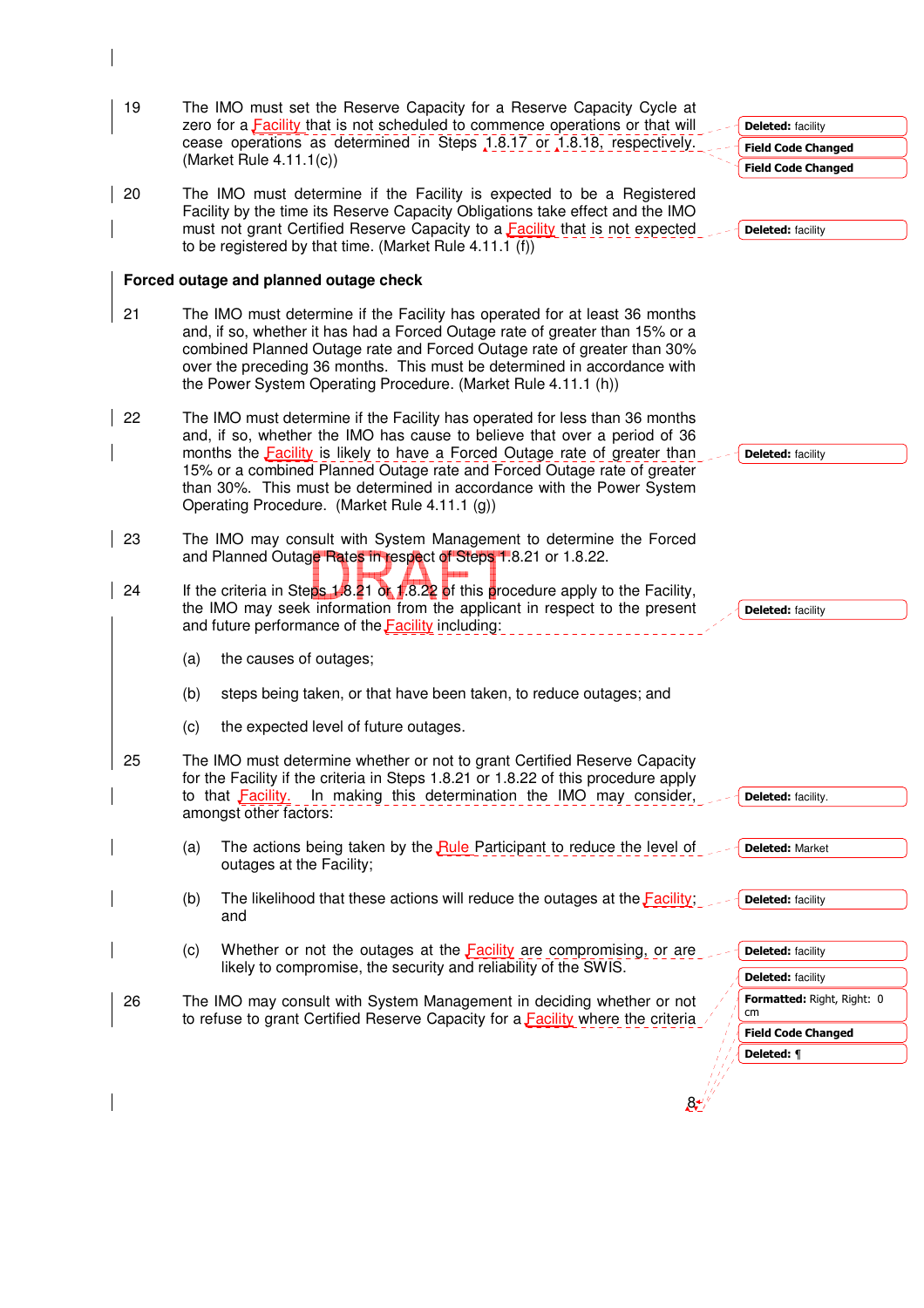|                | in Steps 1.8.21 or 1.8.22 of this procedure may apply to that Facility.<br>(Market Rule 4.11.1 (h))                                                                                                                                                                                       | Deleted: facility.                         |
|----------------|-------------------------------------------------------------------------------------------------------------------------------------------------------------------------------------------------------------------------------------------------------------------------------------------|--------------------------------------------|
| 27             | If the IMO determines not to grant Certified Capacity Credits to the Facility it<br>must advise the applicant of this decision.                                                                                                                                                           |                                            |
| 28             | If the IMO determines that it may grant Certified Capacity Credits to the<br>Facility, the IMO must proceed to process the application.                                                                                                                                                   |                                            |
|                | <b>Determination of Certified Reserve Capacity</b>                                                                                                                                                                                                                                        | Formatted: Font: Not Italic                |
| 29             | The IMO must use the methodology contained in the following Sections of<br>this procedure for setting the Certified Reserve Capacity of a Facility:                                                                                                                                       | <b>Deleted: facility</b>                   |
|                | For existing non-intermittent and intermittent <i>generation</i> Facility -<br>(a)<br>Section 1.9                                                                                                                                                                                         | <b>Deleted:</b> generating plant           |
|                | For existing Curtailable Loads and Dispatchable Loads - Section 1.10<br>(b)                                                                                                                                                                                                               |                                            |
|                | (c)<br>For new non-intermittent generation Facility - Section 1.11                                                                                                                                                                                                                        | Deleted: plant                             |
|                | (d)<br>For new intermittent generation Facility - Section 1.12                                                                                                                                                                                                                            | Deleted: plant                             |
|                | For new Curtailable Loads and Dispatchable Loads-Section 1.13<br>(e)                                                                                                                                                                                                                      |                                            |
|                | <b>Reporting to Applicant</b>                                                                                                                                                                                                                                                             |                                            |
| 30             | The IMO must assemble the results of its determinations from the<br>certification process and produce a report of its results consistent with the<br>requirements of Section 1.14 of this procedure. (Market Rules 4.9.5 & 4.9.9)                                                         |                                            |
| 31             | If the application was for Certified Reserve Capacity, the IMO must deliver<br>its report to the applicant by 5 August of Year 1 of that Reserve Capacity<br>Cycle. (Market Rule 4.9.6)                                                                                                   |                                            |
| 32             | If the application was for Conditional Certified Reserve Capacity the IMO<br>must deliver its report to the applicant within 90 days of the application<br>having been received.                                                                                                          |                                            |
| 1.9.           | Procedure steps to be followed by the IMO in setting<br>the Certified Reserve Capacity for an existing non-<br>intermittent <b>generation</b> Facility and for an existing<br>intermittent generation Facility                                                                            | Deleted: generating<br>Deleted: generating |
| $\mathbf{1}$   | The IMO must complete its certification of an existing non-intermittent or<br>intermittent generating Facility based on the following steps using the<br>information provided by the applicant and based on any other information<br>that the IMO may require to make its determinations. |                                            |
|                | Assessment of potentially limiting factors                                                                                                                                                                                                                                                | <b>Deleted:</b> facility                   |
| $\overline{c}$ | The IMO must determine whether the <b>Facility</b> has failed any test conducted                                                                                                                                                                                                          | <b>Formatted: Right, Right: 0</b><br>cm    |
|                | in accordance with Market Rule 4.25 and, if so, determine:                                                                                                                                                                                                                                | <b>Field Code Changed</b>                  |

9

 $\overline{\mathbf{I}}$ 

 $\overline{\phantom{a}}$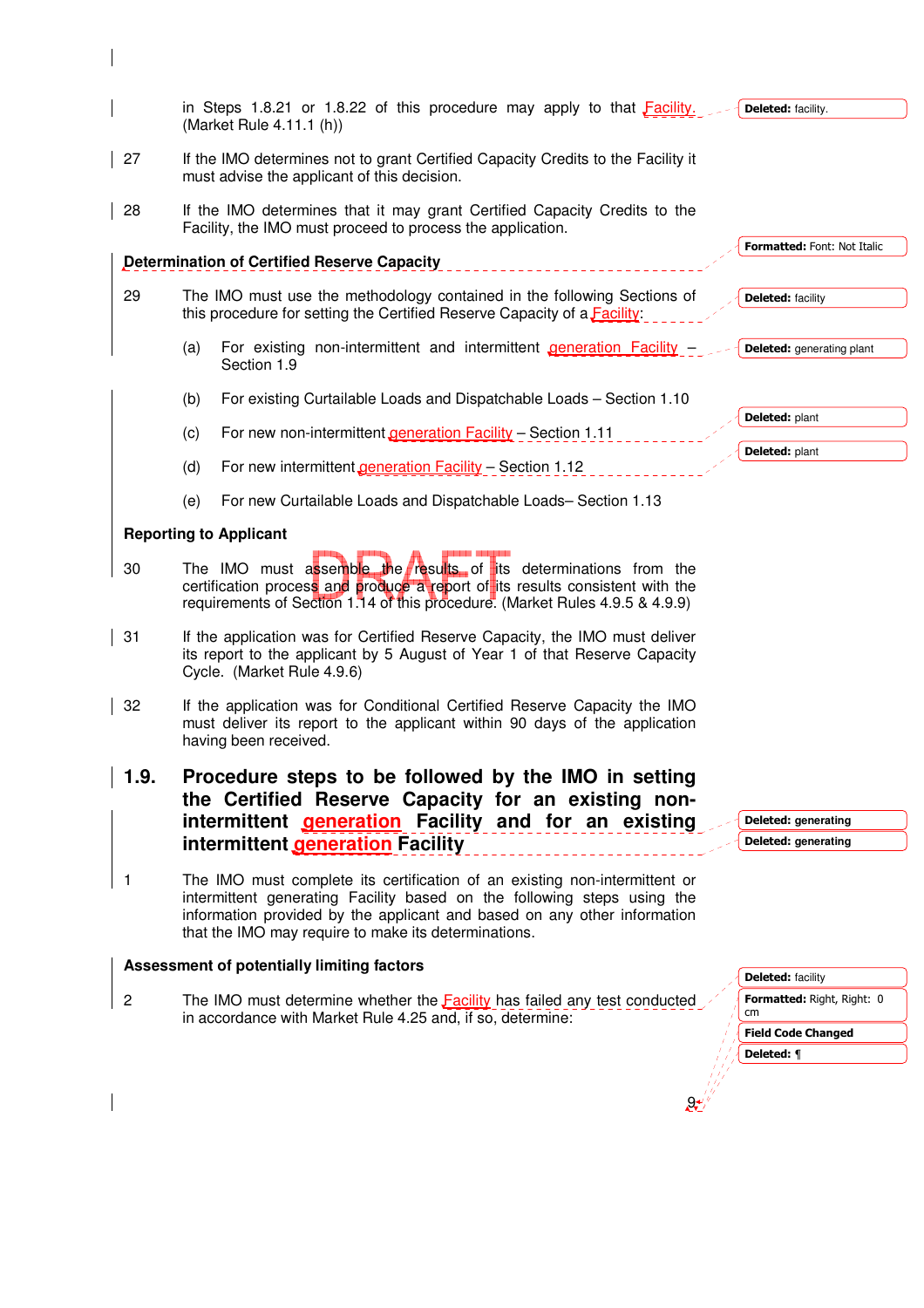|                | (a)           | Whether the test results were a reasonable indication of the capacity<br>expected to be available for supply from the Facility when it is<br>operating normally;                                                                                                                                                                                                                                                                                                             | <b>Deleted: facility</b>                                                              |
|----------------|---------------|------------------------------------------------------------------------------------------------------------------------------------------------------------------------------------------------------------------------------------------------------------------------------------------------------------------------------------------------------------------------------------------------------------------------------------------------------------------------------|---------------------------------------------------------------------------------------|
|                | (b)           | Whether there are any mitigating circumstances such that the test<br>results are not a reasonable indication of the capacity expected to be<br>available for supply from the <b>Facility</b> when it is operating normally; and                                                                                                                                                                                                                                              | <b>Deleted: facility</b>                                                              |
|                | (c)           | The level of capacity indicated by the tests, taking account of any<br>mitigating circumstances, that is expected to be available from the<br>Facility when it is operating normally.                                                                                                                                                                                                                                                                                        | <b>Deleted: facility</b><br>Formatted: Font: Not Bold                                 |
| 3              |               | The IMO must determine whether there are any restrictions on the capacity<br>expected to be available due to staffing or availability and, if so, what level of<br>capacity is expected to be available. (Market Rule $4.10.1(g)$ )                                                                                                                                                                                                                                          |                                                                                       |
| 4              |               | The IMO must determine whether the <b>Facility</b> will be subject to a Network<br>Control Service contract and, if so, whether the capacity that the <b>Facility</b> can<br>usefully contribute is likely to be limited by transmission constraints. (Market<br>Rule 4.11.1(g))                                                                                                                                                                                             | <b>Deleted:</b> facility<br><b>Deleted:</b> facility                                  |
| 5              |               | The IMO must determine whether there are any other reasons to think that<br>the Facility may not be able to provide the level of reserve capacity<br>nominated by the Rule Participant.                                                                                                                                                                                                                                                                                      | <b>Deleted:</b> facility<br><b>Deleted: Market</b>                                    |
|                |               | Selection of assessment methodology                                                                                                                                                                                                                                                                                                                                                                                                                                          |                                                                                       |
| 6              | $4.11.2(b)$ . | The IMO must determine whether the applicant has nominated, in<br>accordance with Market Rule 4.10.1(i), for the capacity of its Facility to be<br>assigned in accordance with the methodology described in Market Rule                                                                                                                                                                                                                                                      |                                                                                       |
| $\overline{7}$ |               | If the applicant has nominated the methodology described in Market Rule<br>4.11.2(b), then the IMO must determine whether it believes that the capacity<br>of the Facility has permanently declined, or is anticipated to permanently<br>decline prior to or during the Reserve Capacity Cycle to which the Certified<br>Reserve Capacity applies.                                                                                                                           |                                                                                       |
| 8              |               | In making the determination in Step 1.9.7, the IMO may consider the<br>assessment of potentially limiting factors.                                                                                                                                                                                                                                                                                                                                                           | Formatted: Don't keep with<br>next                                                    |
| 9              | B").          | If the IMO believes that the capacity of the <b>Facility</b> has permanently<br>declined, or is anticipated to permanently decline prior to or during the<br>Reserve Capacity cycle to which the Certified Reserve Capacity applies,<br>then the IMO must set the Certified Reserve Capacity in accordance with<br>steps 1.9.12 to 1.9.15 ("Methodology A"), otherwise it must set the Certified<br>Reserve Capacity in accordance with steps 1.9.17 to 1.9.18 ("Methodology | <b>Deleted:</b> Assessment<br>Formatted: Font: Not Italic<br><b>Deleted:</b> facility |
| 10             |               | If the application for Certified Reserve Capacity relates to an Intermittent<br>generating Facility, the IMO must use assessment "Methodology B".                                                                                                                                                                                                                                                                                                                            |                                                                                       |
| 11             |               | If the applicant has not nominated the methodology in Market Rule<br>4.11.2(b), then the IMO must set the Certified Reserve Capacity in<br>accordance with "Methodology A".                                                                                                                                                                                                                                                                                                  | <b>Formatted: Right, Right: 0</b><br>cm<br><b>Field Code Changed</b><br>Deleted: ¶    |
|                |               | 10 <sup>4</sup>                                                                                                                                                                                                                                                                                                                                                                                                                                                              |                                                                                       |

 $\overline{\phantom{a}}$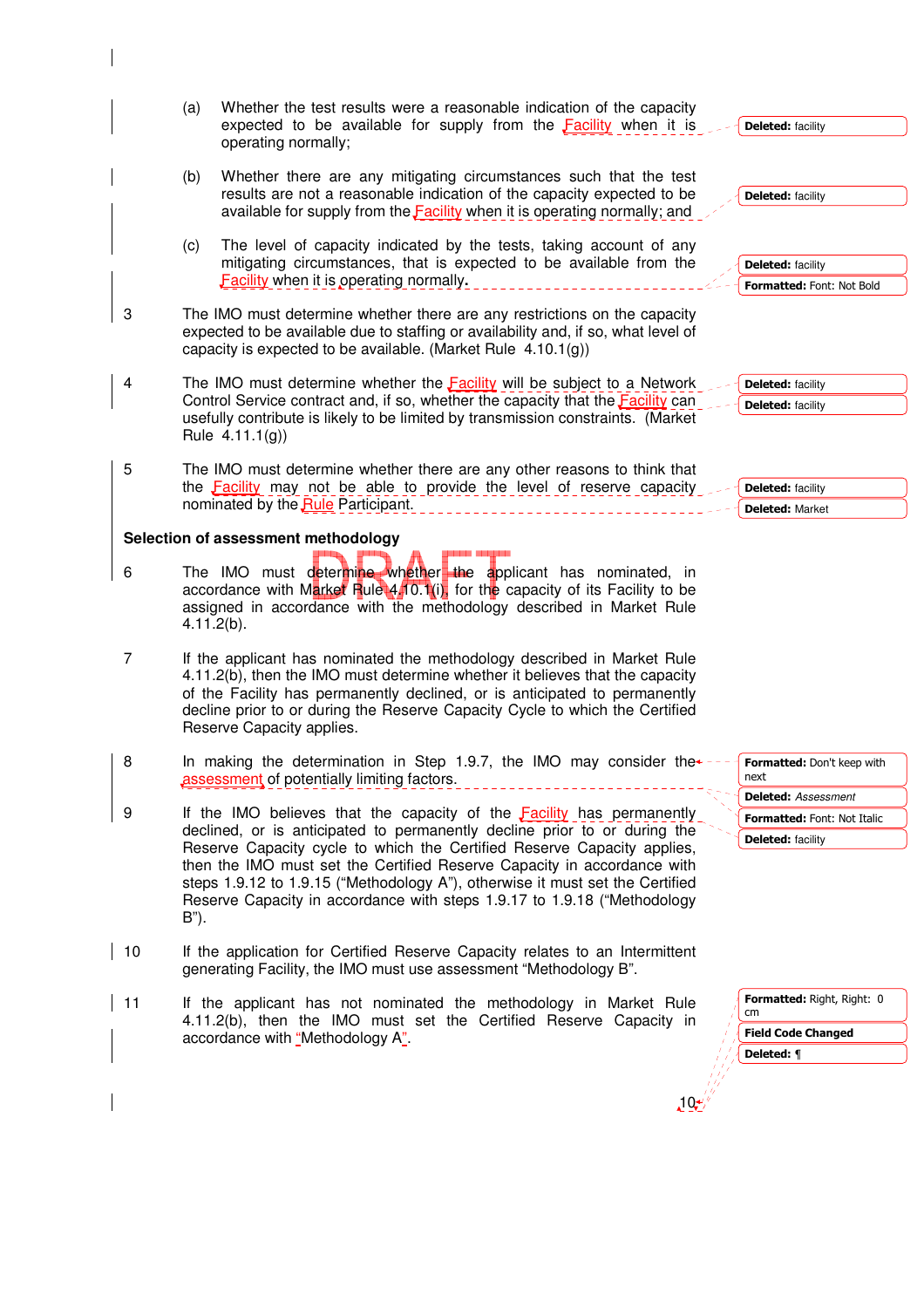#### **Methodology A for setting Certified Reserve Capacity**

- 12 The IMO must determine the maximum sent out capacity, net of embedded and parasitic loads that can be guaranteed to be available for supply to the network from the Facility when it is operated normally at an ambient temperature of 41<sup>o</sup>C. (Market Rules 4.10.1(e) & 4.11.1(b))
- 13 The IMO must determine the maximum sent out capacity, net of embedded and parasitic loads, beyond the capacity described in Step 1.9.12 that can be made available for supply to the network from the Facility at an ambient temperature of 41ºC allowing for any restrictions on the availability of that capacity, including limitations on duration. (Market Rules 4.10.1(e) & 4.11.1(b))
	- 14 The IMO may consult with System Management as required.
	- 15 Based on the outcome of Steps 1.9.12 to 1.9.13, and the assessment of potentially limiting factors, the IMO must determine its reasonable expectation of the amount of Reserve Capacity likely to be available from the Facility during daily peak demand times from 1 December in Year 3 to 31 July in Year 4 of the Reserve Capacity Cycle, assuming an ambient temperature of 41ºC. (Market Rule 4.11.1(a))
	- 16 For the purposes of Step 1.9.15 'daily peak demand times' are taken to have the same meaning as Peak Trading Intervals as defined in the Market Rules.

## **Methodology B for setting Certified Reserve Capacity**

- 17 The IMO must set the Relevant Level in respect of a Facility at a point in time which is determined by the IMO as follows:
	- (a) take all the Trading Intervals that fell within the last three years up to, and including, the last Hot Season;
	- (b) determine the amount of electricity (in MWh) sent out by the Facility in accordance with metered data submissions received by the IMO in accordance with Market Rule 8.4 during these Trading Intervals;
	- (c) If the Generator has not entered service, or if it entered service during the period referred to in  $\downarrow$  1.9.17(a), estimate the amount of electricity (in MWh) that would have been sent out by the Facility, had it been in service, for all Trading Intervals occurring during the period referred to in 1.9.17(a) which are prior to it entering service;
	- (d) set the Relevant Level as double the sum of the quantities determined in 1.9.17(b) and 1.9.17(c) divided by 52,560.
- 18 In the case where three years of data is not available, the Rule Participant may have the quantity, determined in accordance with Step  $1.9.17(b)$ , estimated by an independent expert which has been accredited by the IMO in accordance with Step 1.5.2 of this procedure. The independent expert must use any and all data available to the Rule Participant, to evaluate the expected amount of electricity in accordance with Step 1.9.17 above. The intention should be to validate any models and results based on the data available for the period of operation.

| <b>Deleted:</b> Assessment  |  |
|-----------------------------|--|
| Formatted: Font: Not Italic |  |
| <b>Deleted: facility</b>    |  |
| Formatted: Font: Not Italic |  |

| Deleted: (a),                     |
|-----------------------------------|
| <b>Deleted:</b> facility          |
| Deleted: (a)                      |
|                                   |
| Deleted: (b)                      |
| Deleted: (c)                      |
| <b>Deleted: Market</b>            |
| <b>Field Code Changed</b>         |
| <b>Field Code Changed</b>         |
| <b>Deleted: Market</b>            |
| <b>Field Code Changed</b>         |
| <b>Formatted: Right, Right: 0</b> |
| cm                                |
| <b>Field Code Changed</b>         |
| Deleted: ¶                        |
|                                   |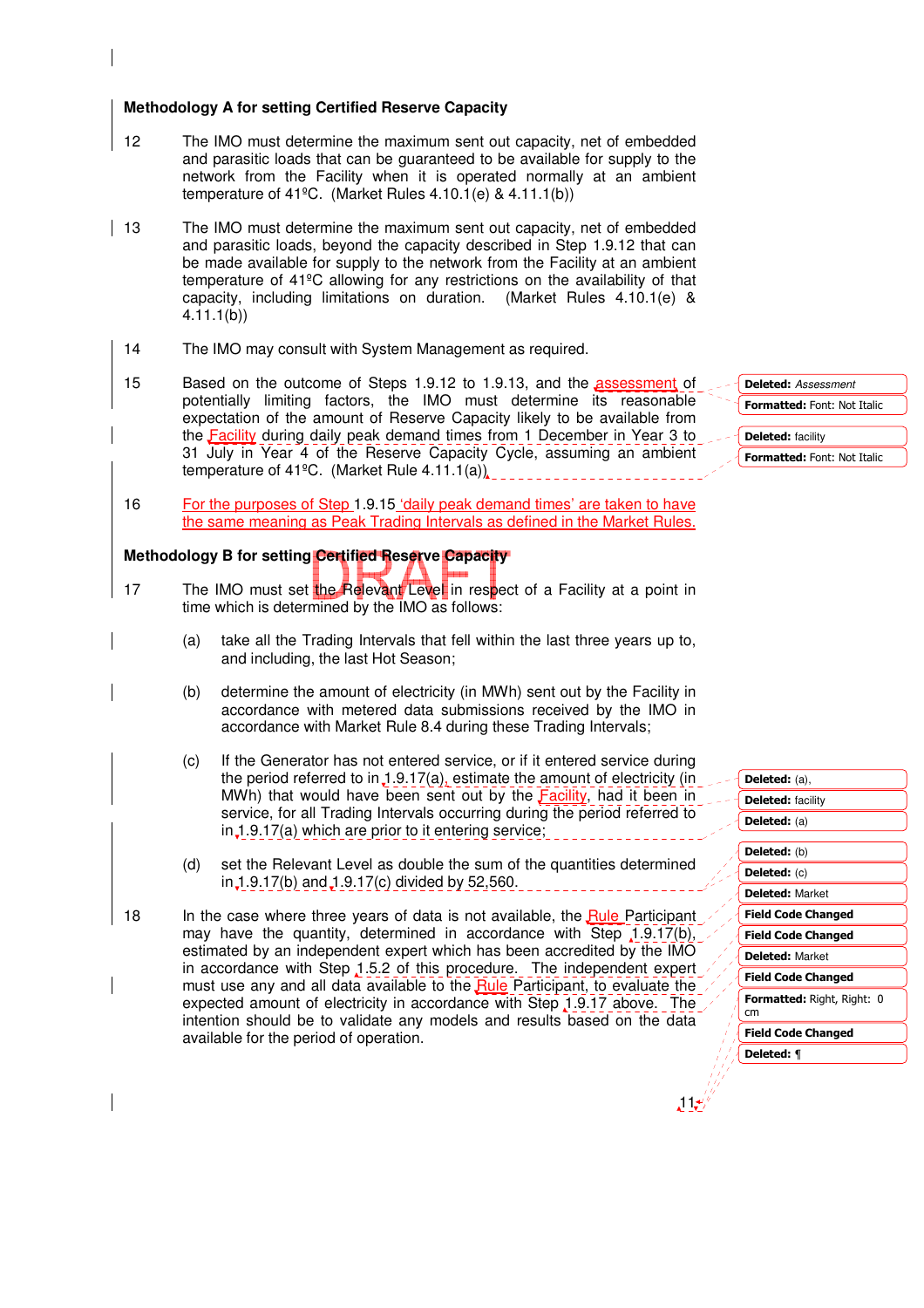- 19 In respect of Step 1.9.17 above, the IMO will use metered data provided in accordance with Market Rule 8.4 where possible. If meter data is not available, the IMO may consult with System Management to obtain appropriate SCADA data records to determine the Relevant Level. The IMO may also set the Relevant Level to take into account embedded and parasitic loads.
- 20 The IMO must set the Certified Reserve Capacity of the Facility equal to the Relevant Level determined in the above step, while considering the outcome of Steps 1.9.17 through 1.9.19 and the assessment of potentially limiting factors.

#### **Assignment of Certified Reserve Capacity**

21 The IMO must assign Certified Reserve Capacity to the Facility equal to the minimum of the level nominated by the applicant, or the level determined at Step 1.9.15 or 1.9.20, as appropriate.

# **Initial Reserve Capacity Obligation Quantity**

- 22 The IMO must determine whether there are periods of time during which staffing or other factors will limit the Facility's ability to operate at full output.
- 23 IMO must set the Initial Reserve Capacity Obligation at a level equal to the Certified Reserve Capacity except for those periods of time determined at Step 1.9.22, in which case the IMO may set the Initial Reserve Capacity Obligation at a lower level.
- 24 The IMO must set the Initial Reserve Capacity Obligation quantity to zero for an Intermittent generating Facility. (Market Rule 4.12.2.aA)

# **1.10. Procedure steps to be followed by the IMO in setting the Certified Reserve Capacity for an existing, Curtailable Load or Dispatchable Load**

1 The IMO must complete its certification of an existing Curtailable Load or Dispatchable Load based on the following steps using the information provided by the applicant and based on any other information that the IMO may require to make its determinations.

# **Availability classes**

- 2 The IMO must assess each capacity block and accept only those where:
	- (a) The maximum number of hours per year that the block is available to provide Reserve Capacity is not less than 24; and
	- (b) The maximum number of hours per day that the block is available to provide Reserve Capacity is not less than four.
- 3 Each accepted capacity block is to be allocated to an Availability Class where:
	- (a) Blocks that are available for at least 24 hours but less than 48 hours are allocated to Availability Class 4;

Formatted: Font: Not Italic Field Code Changed Field Code Changed Field Code Changed Formatted: Font: Not Italic Formatted: Font: Not Italic Deleted: Assessment Deleted: Potentially Limiting Factors Deleted: facility



12

Field Code Changed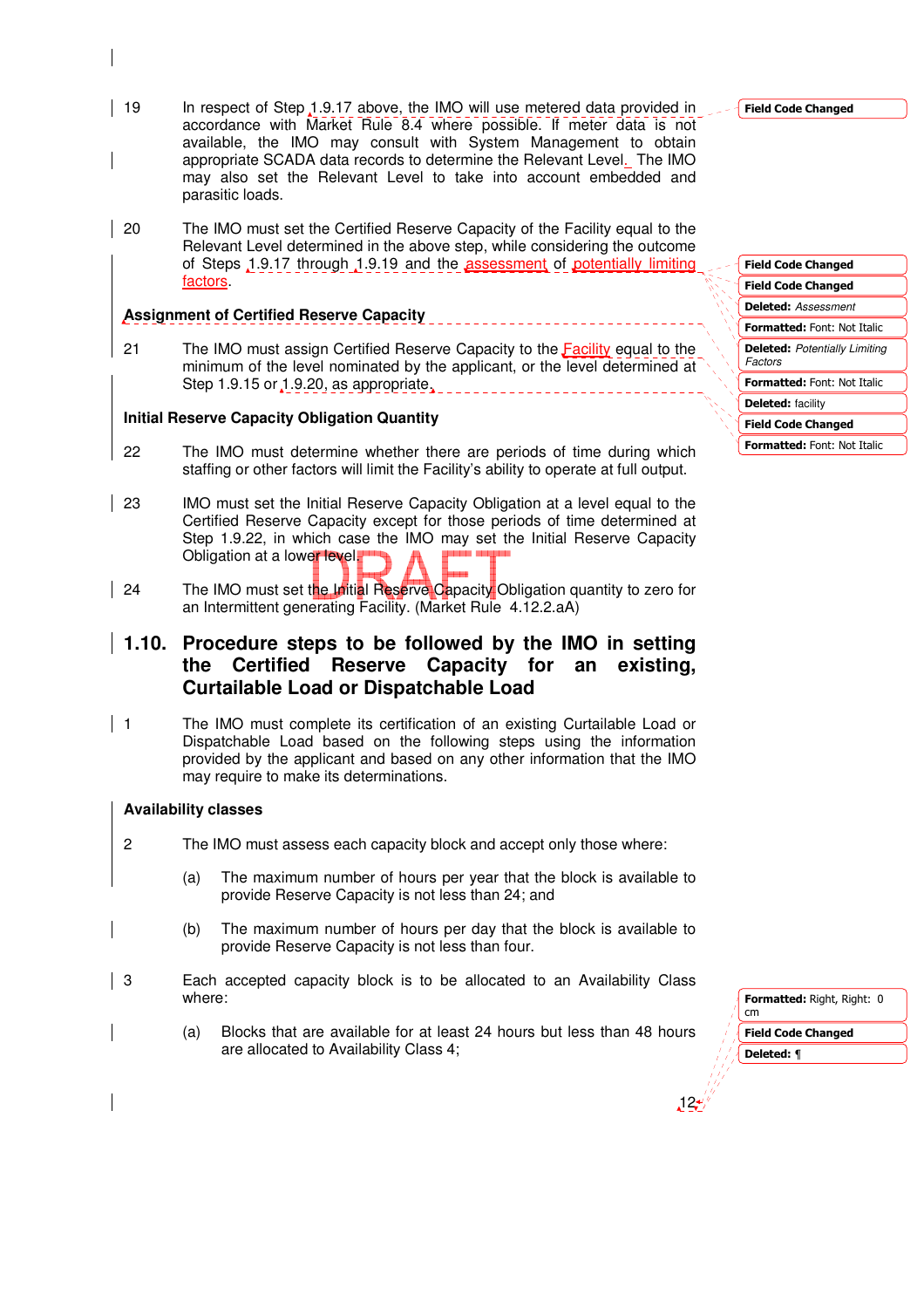- (b) Blocks that are available for at least 48 hours but less than 72 hours are allocated to Availability Class 3; (c) Blocks that are available for at least 72 hours but less than 96 hours are allocated to Availability Class 2; and (d) Blocks that are available for at least 96 hours are allocated to Availability Class 1. **2000 Contract Contract Contract Contract Contract Contract Contract Contract Contract Contract Contract Contract Contract Contract Contract Contract Contract Contract Contract Contract Contract Contr Assessment of potentially limiting factors**  4 The IMO must determine whether there are any restrictions on the capacity expected to be available due to staffing or availability and, if so, what level of capacity is expected to be available. (Market Rule 4.10.1(g)) 5 The IMO must determine whether the **Facility** will be subject to a Network Control Service contract and, if so, whether the capacity that the **Facility** can usefully contribute is likely to be limited by transmission constraints. (Market Rule 4.11.1(g)) 6 The IMO must determine whether there are any other reasons to think that the Facility may not be able to provide the level of reserve capacity nominated by the Rule Participant. **Assignment of Certified Reserve Capacity**  7 Where the applicant has specified the Reserve Capacity expected to be  $\sqrt{\phantom{a}}$  Deleted: : **Deleted:** facility Deleted: facility Deleted: facility Deleted: Market
	- available from a capacity block, the IMO is to assign Certified Reserve Capacity for that capacity block equal to the expected Reserve Capacity subject to the assessment of potentially limiting factors.
- 8 Where the applicant has specified the Stipulated Default Load for any capacity block, the IMO is to determine the expected load reduction based on historic load data and assign Certified Reserve Capacity to that capacity block equal to that expected load reduction subject to the assessment of potentially limiting factors.
- 9 Where the applicant has indicated that the Reserve Capacity is to be in the form of a Demand Side Programme, the IMO must assign Certified Reserve Capacity in consideration of Market Rule 4.8.3. The following must be considered in the assignment of Certified Reserve Capacity:
	- (a) No Intermittent Load may be included in the Demand Side Programme. (Market Rule 4.8.3(a))
		- (b) The Loads comprising the Demand Side Programme must be registered as Curtailable Loads if they are to count towards satisfying the relevant Reserve Capacity Obligations of the Demand Side Programme and must not have been separately awarded Capacity Credits. (Market Rule 4.8.3(b))
		- (c) As the Loads comprising the Demand Side Programme are registered, the IMO must assign Certified Reserve Capacity and Reserve Capacity Obligations to those Facilities and must correspondingly reduce the Certified Reserve Capacity and Reserve Capacity

| <b>Formatted: Right, Right: 0</b><br>cm |
|-----------------------------------------|
| <b>Field Code Changed</b>               |
| Deleted: ¶                              |
|                                         |
|                                         |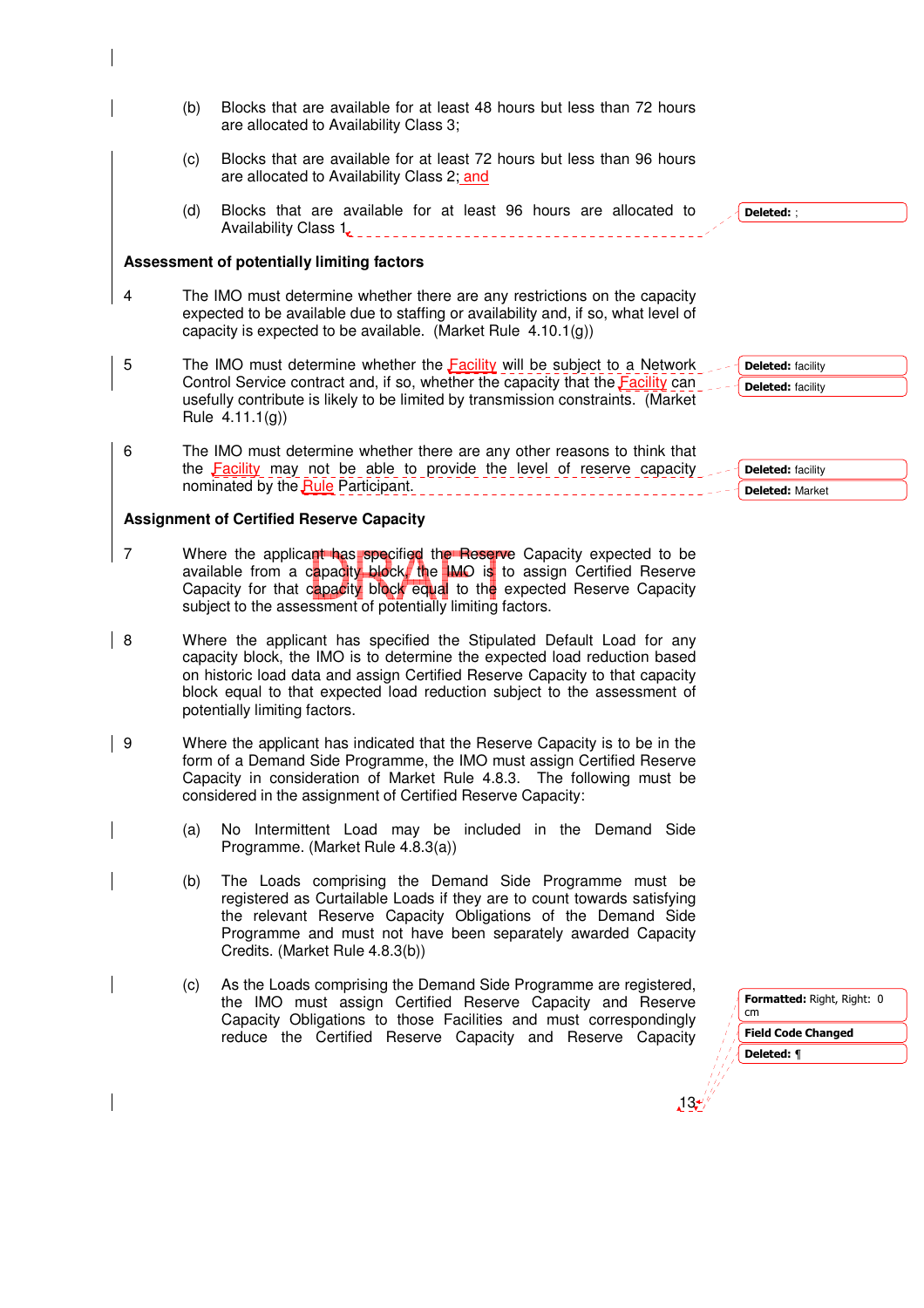Obligations associated with the Demand Programme Side during the time those Facilities are registered. (Market Rule 4.8.3(c))

(d) After accounting for the modifications in  $1.10.9(c)$ , if at any time a Market Customer has Reserve Capacity Obligations associated with its Demand Side Programme then, for settlement purposes, the Demand Side Programme must be treated by the IMO as a Facility that has failed to satisfy its Reserve Capacity Obligations. (Market Rule 4.8.3(d))

#### **Initial Reserve Capacity Obligation Quantity**

- 10 The Assigned Certified Reserve Capacity for each capacity block must be available for the number of hours per year that does not exceed the maximum specified by the applicant for that capacity block.
- | 11 The Assigned Certified Reserve Capacity for each capacity block must be available for the number of hours per day that does not exceed the maximum specified by the applicant for that capacity block.
- 12 The Initial Reserve Capacity Obligation must take account of any staffing and other restrictions that may limit the ability of the Facility to provide energy upon request.

# **1.11. Procedure steps to be followed by the IMO in setting the Certified Reserve Capacity for a new nonintermittent generating Facility**

| 1 The IMO must complete its certification for a new non-intermittent generating Facility based on the following steps using the information provided by the applicant and based on any other information that the IMO may require to make its determinations.

#### **Assessment of potentially limiting factors**

- 2 The IMO must determine whether there are any restrictions on the capacity expected to be available due to staffing or availability and, if so, what level of capacity is expected to be available. (Market Rule 4.10.1(g))
- 3 The IMO must determine whether the Facility will be subject to a Network Control Service contract and, if so, whether the capacity that the Facility can usefully contribute is likely to be limited by transmission constraints. (Market Rule 4.11.1(g))
- 4 The IMO must determine whether there are any other reasons to think that the  $Facility$  may not be able to provide the level of reserve capacity nominated by the Rule Participant.

#### **Methodology for setting Certified Reserve Capacity**

5 The IMO must determine the maximum sent out capacity, net of embedded and parasitic loads that can be guaranteed to be available for supply to the network from the Facility when it is operated normally at an ambient temperature of 41ºC. (Market Rules 4.10.1(e) & 4.11.1(b))

Field Code Changed **Formatted:** Right, Right: 0 cm

|  | Formatted: Right, Right: ( |  |
|--|----------------------------|--|
|  | <b>Field Code Changed</b>  |  |
|  | Deleted: ¶                 |  |

Deleted: facility Deleted: facility

Deleted: facility Deleted: Market

14

Deleted: (c),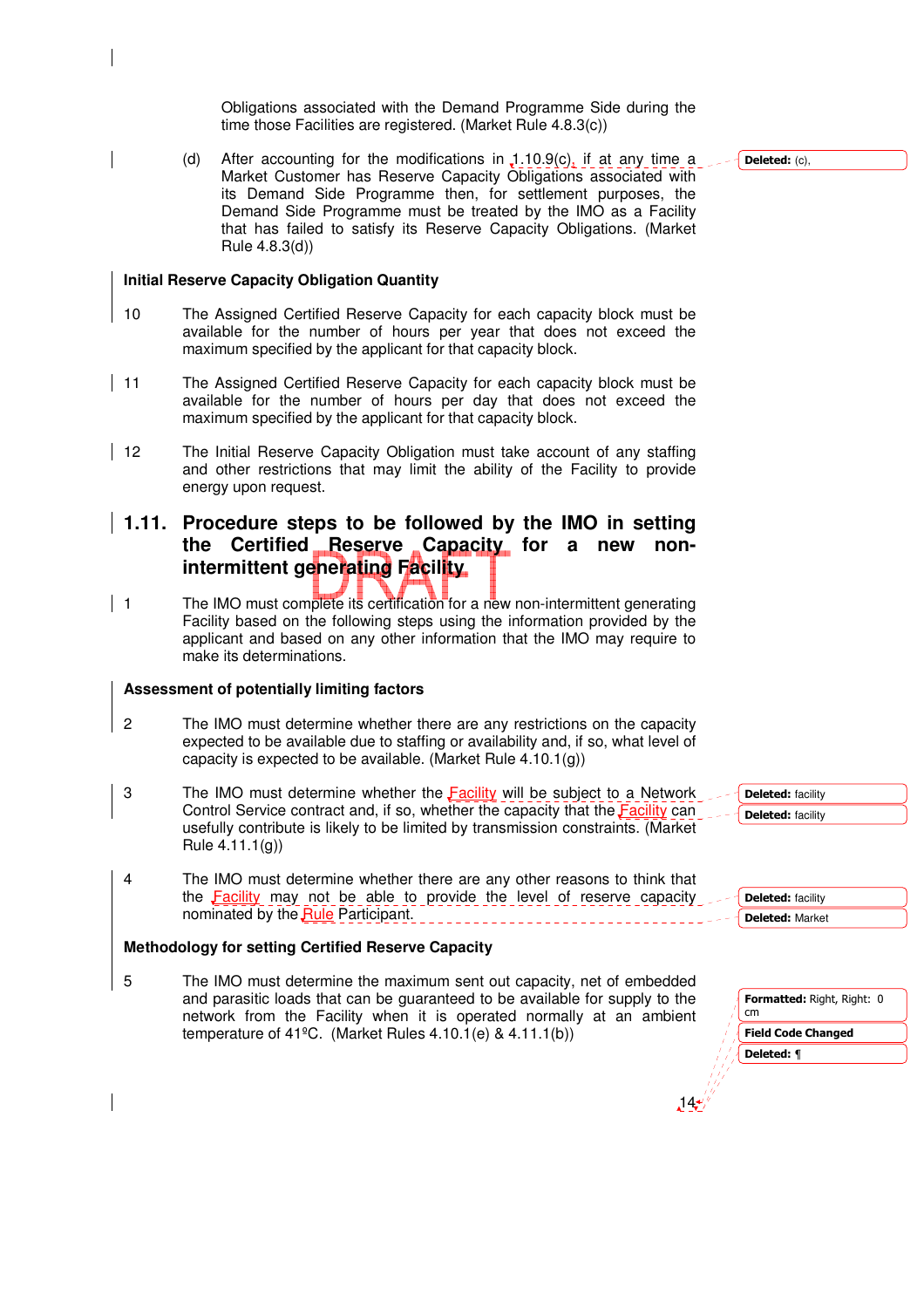- 6 The IMO must determine the maximum sent out capacity, net of embedded and parasitic loads, beyond the capacity described in Step 1.11.5 that can be made available for supply to the network from the Facility at an ambient temperature of 41ºC allowing for any restrictions on the availability of that capacity, including limitations on duration. (Market Rules 4.10.1(e) & 4.11.1(b))
- | 7 The IMO may use the information provided by the Rule Participant or any other information deemed appropriate, which is required to set the level of Certified Reserve Capacity of the Facility.
- 8 Based on the outcome of Steps 1.11.5 to 1.11.7, and the assessment of potentially limiting factors, the IMO must determine its reasonable expectation of the amount of Reserve Capacity likely to be available from the Facility during daily peak demand times from 1 December in Year 3 to 31 July in Year 4 of the Reserve Capacity Cycle, assuming an ambient temperature of 41ºC. (Market Rule 4.11.1(a))
- 9 For the purposes of Step 1.11.8 'daily peak demand times' are taken to have the same meaning as Peak Trading Intervals as defined in the Market Rules.

## **Assignment of Certified Reserve Capacity**

- 10 If the application is for the current Reserve Capacity Cycle, the IMO must assign Certified Reserve Capacity to the Facility equal to the minimum of the level determined at Step 1.11.8 or the level nominated by the applicant.
- 11 If the application is for a future Reserve Capacity Cycle, the IMO must assign Conditional Certified Reserve Capacity to the Facility equal to the minimum of the level determined at Step 1.11.8 or the level nominated by the applicant.
- 12 If the application is for re-certification and the IMO is satisfied that the application which has been re-lodged is consistent with the information upon which the Conditional Certified Reserve Capacity was assigned and the information is correct then the IMO must confirm the Certified Reserve Capacity, or Conditional Certified Reserve Capacity, depending on the Reserve Capacity Cycle for which the application is being made, that was previously assigned by the IMO.
- 13 If the application is for re-certification and the Rule Participant has not submitted details of Network Access offer(s) and Environmental Approvals in accordance with Step 1.7.9 of this procedure, the IMO will deem the application to be inconsistent with the initial application by which the Facility received Conditional Certification of Reserve Capacity. This will be deemed to be made on the basis that the Facility detailed in the initial application for Conditional Certified Reserve Capacity would be a Registered Facility in accordance with Market Rule 4.11.1(f) and there were no potentially limiting factors.
- 14 If the re-lodged application is not consistent with the information upon which the Conditional Certified Reserve Capacity was assigned or the information is not correct, the IMO must proceed to process the application without regard for the Conditional Certified Reserve Capacity.

#### Field Code Changed

Field Code Changed Field Code Changed Formatted: Font: Not Italic Formatted: Font: Not Italic Deleted: Assessment Deleted: facility

|      | Formatted: Font: Not Italic |
|------|-----------------------------|
| next | Formatted: Don't keep with  |

Deleted: facility

| <b>Field Code Changed</b> |  |
|---------------------------|--|
|                           |  |

| Deleted: facility  |
|--------------------|
| Field Code Changed |

Deleted: facility

| <b>Field Code Changed</b> | Formatted: Right, Right: 0 |
|---------------------------|----------------------------|
|                           |                            |
|                           | Deleted: ¶                 |
|                           |                            |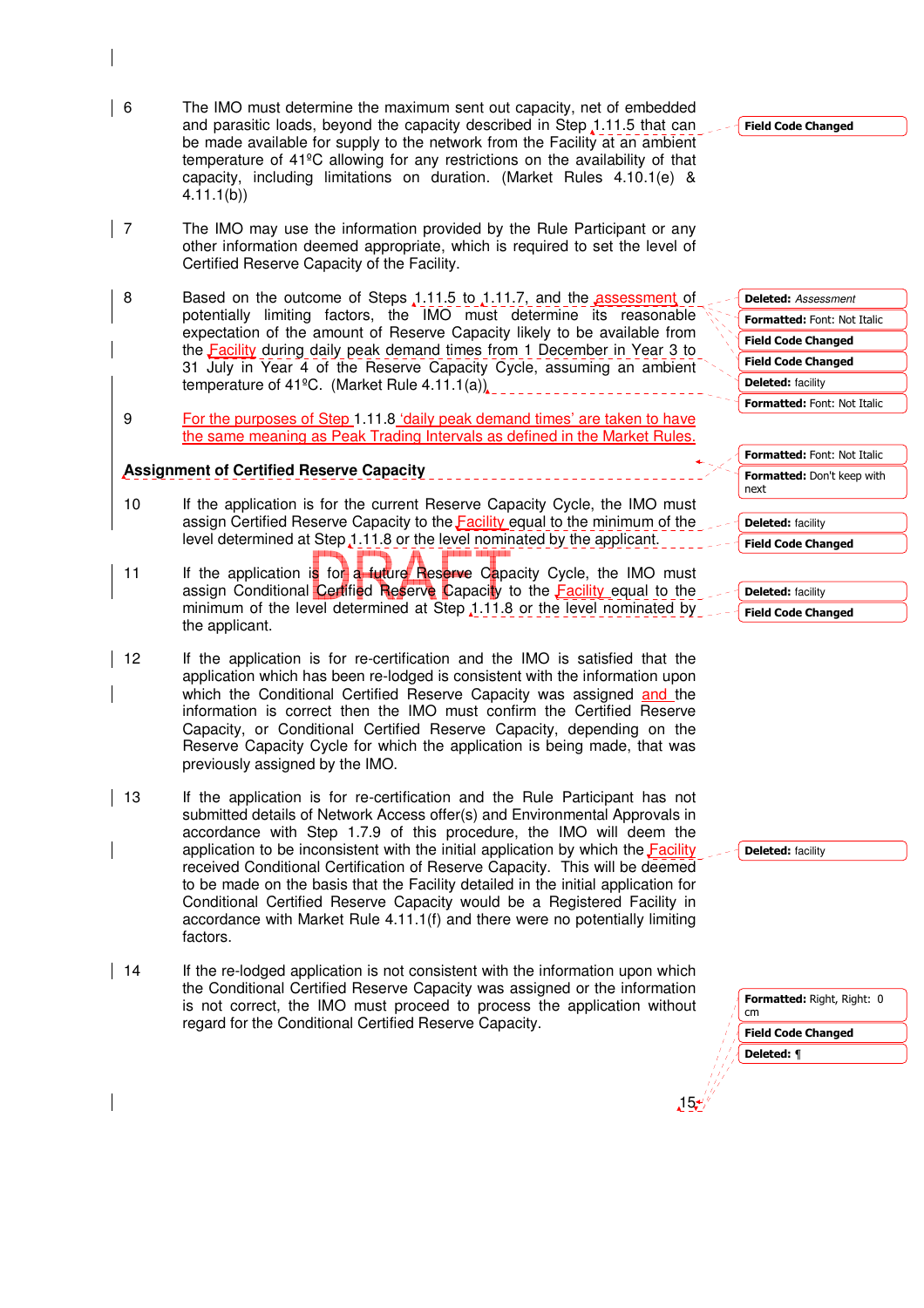#### **Initial Reserve Capacity Obligation Quantity**

- 15 The IMO must determine whether there are periods of time during which staffing or other factors will limit the Facility's ability to operate at full output.
- 16 IMO must set the Initial Reserve Capacity Obligation at a level equal to the Certified Reserve Capacity except for those periods of time determined at Step 1.11.15, in which case the IMO may set the Initial Reserve Capacity Obligation at a lower level.

# **1.12. Procedure steps to be followed by the IMO in setting the Certified Reserve Capacity for a new intermittent generating Facility**

- 1 The IMO must complete its certification for a new intermittent generating Facility based on the following steps using the information provided by the applicant and based on any other information that the IMO may require to make its determinations.
- 2 If the applicant has submitted a report, in accordance with clause 4.10.3 of the Market Rules, prepared by an expert accredited by the IMO, the IMO must set Certified Reserve Capacity for the Facility based upon the estimate provided by the expert. (Market Rule 4.11.1(e))
- 3 If the applicant has not submitted a report in accordance with Clause 4.10.3 of the Market Rules, the IMO will set the Certified Reserve Capacity to zero.

# **Assessment of potentially limiting factors**

- 4 The IMO must determine whether there are any restrictions on the capacity expected to be available due to staffing or availability and, if so, what level of capacity is expected to be available. (Market Rule 4.10.1(g))
- Field Code Changed Formatted: Right, Right: 0 cm 5 The IMO must determine whether there are any other reasons to think that the Facility may not be able to provide the level of reserve capacity nominated by the Rule Participant. **Assignment of Certified Reserve Capacity** 6 If the application is for the current Reserve Capacity Cycle, for an Intermittent Generator that has not commenced operation, the IMO must assign Certified Reserve Capacity as the amount determined in Step 1.12.2, subject to Steps 1.12.4 and 1.12.5 (where applicable). 7 If the application is for a future Reserve Capacity Cycle, the IMO must assign Conditional Certified Reserve Capacity as the amount determined in Step 1.12.2, subject to Steps 1.12.4 and 1.12.5 (where applicable). 8 If the application is for re-certification of Conditional Certified Reserve Capacity and the IMO is satisfied that the application which has been relodged is consistent with the information upon which the Conditional Certified Reserve Capacity was assigned and the information is correct then the IMO must confirm the Certified Reserve Capacity, or Conditional Certified Reserve Capacity, depending on the Reserve Capacity Cycle for Formatted: Font: Not Italic Deleted: facility Deleted: Market Deleted: Step Deleted: Step Deleted: ¶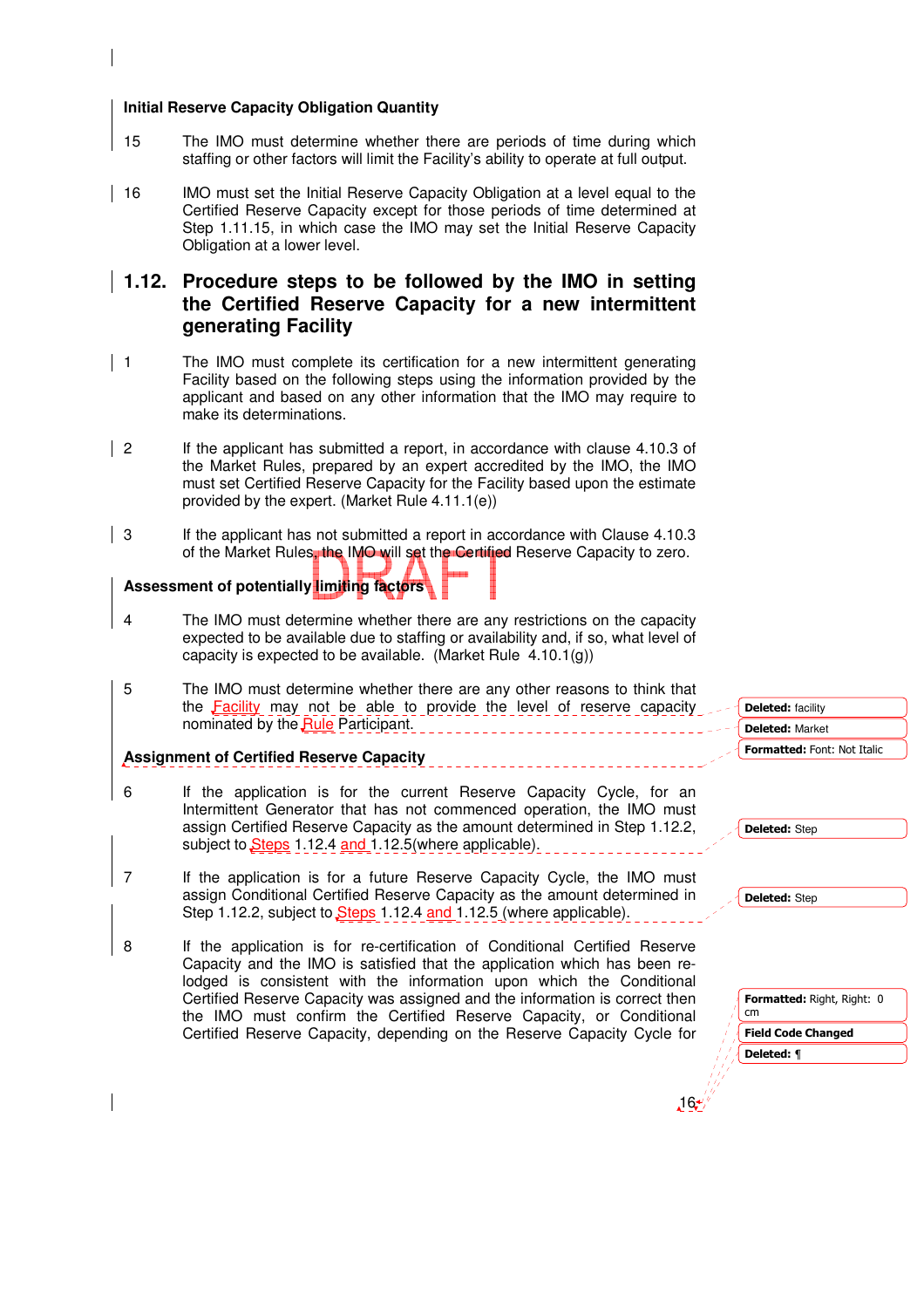which the application is being made, that was previously assigned by the IMO.

- $\vert$  9 If the application  $\frac{1}{s}$  for re-certification and the Rule Participant has not submitted details of Network Access offer(s) and Environmental Approvals in accordance with Step 1.7.9 of this procedure, the IMO will deem the application to be inconsistent with the initial application by which the Facility received Conditional Certification of Reserve Capacity. This will be deemed to be made on the basis that the Facility detailed in the initial application for Conditional Certified Reserve Capacity would be a Registered Facility in accordance with Market Rule 4.11.1(f) and there were no potentially limiting factors.
- $\vert$  10 If the re-lodged application is not consistent with the information upon which the Conditional Certified Reserve Capacity was assigned or the information is not correct, the IMO must proceed to process the application without regard for the Conditional Certified Reserve Capacity.

#### **Initial Reserve Capacity Obligation Quantity**

- 11 The Initial Reserve Capacity Obligation for a new intermittent generator is zero.
- **1.13. Procedure steps to be followed by the IMO in setting the Certified Reserve Capacity for a new Curtailable Load or Dispatchable Load**
- 1 The IMO must complete its certification of a new Curtailable Load or Dispatchable Load based on the following steps using the information provided by the applicant and based on any other information that the IMO may require to make its determinations.

#### **Availability classes**

- 2 The IMO must assess each capacity block and accept only those where:
	- (a) The maximum number of hours per year that the block is available to provide Reserve Capacity is not less than 24; and
	- (b) The maximum number of hours per day that the block is available to provide Reserve Capacity is not less than four.
- 3 Each accepted capacity block is to be allocated to an Availability Class where:
	- (a) Blocks that are available for at least 24 hours but less than 48 hours are allocated to Availability Class 4;
	- (b) Blocks that are available for at least 48 hours but less than 72 hours are allocated to Availability Class 3;
	- (c) Blocks that are available for at least 72 hours but less than 96 hours are allocated to Availability Class 2;

| <b>Formatted: Right, Right: 0</b><br>cm |
|-----------------------------------------|
| <b>Field Code Changed</b>               |
| Deleted: ¶                              |
|                                         |
|                                         |

17

Deleted: if

Deleted: facility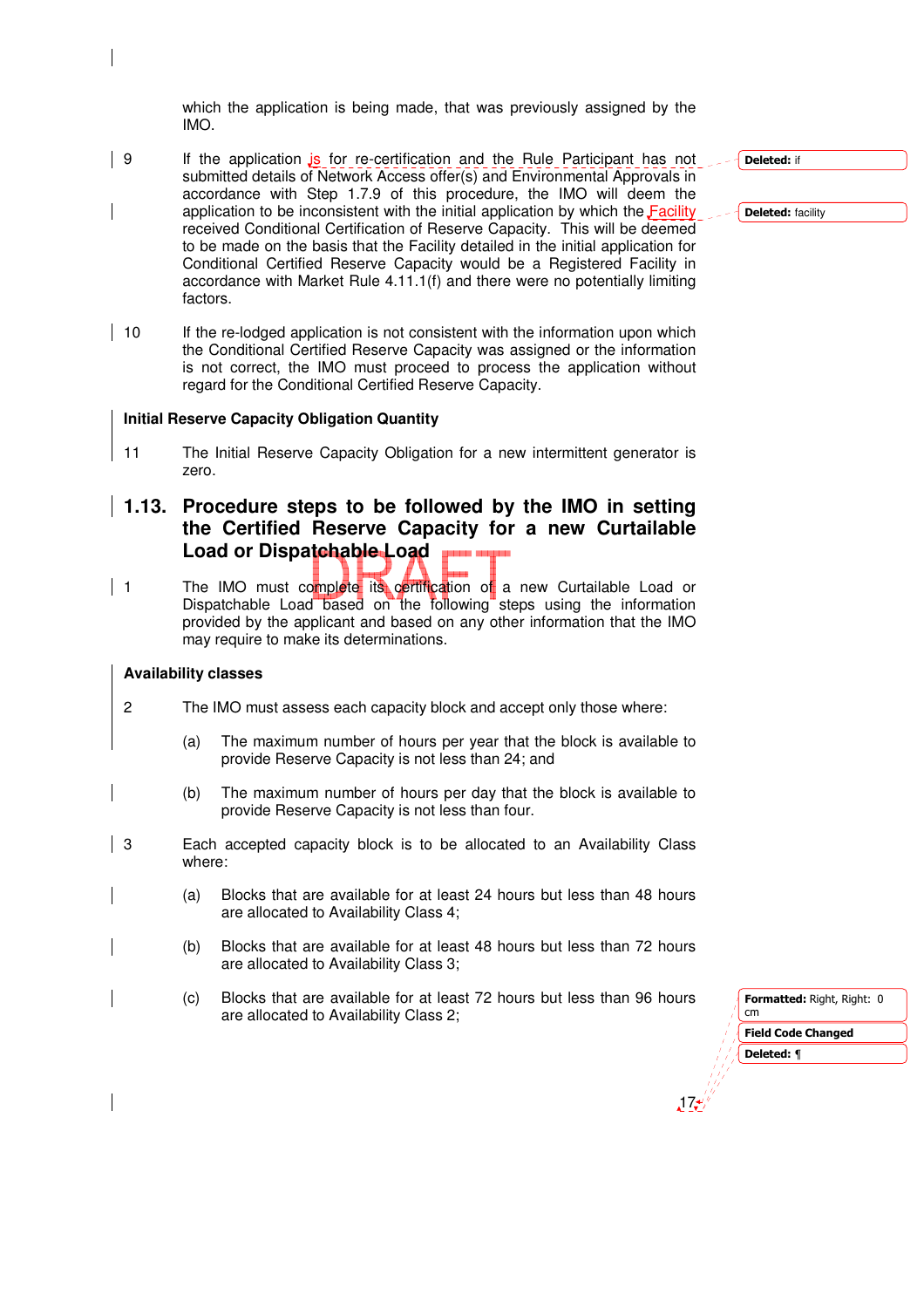(d) Blocks that are available for at least 96 hours are allocated to Availability Class 1;

#### **Assessment of potentially limiting factors**

- 4 The IMO must determine whether there are any restrictions on the capacity expected to be available due to staffing or availability and, if so, what level of capacity is expected to be available. (Market Rule 4.10.1(g))
- 5 The IMO must determine whether the Facility will be subject to a Network Control Service contract and, if so, whether the capacity that the **Facility** can usefully contribute is likely to be limited by transmission constraints. (Market Rule 4.11.1(g))
- 6 The IMO must determine whether there are any other reasons to think that the Facility may not be able to provide the level of reserve capacity nominated by the Rule Participant.

#### **Assignment of Certified Reserve Capacity**

- 7 Where the applicant has specified the Reserve Capacity expected to be available from a capacity block, the IMO is to assign Certified Reserve Capacity for that capacity block equal to the expected Reserve Capacity subject to the assessment of potentially limiting factors.
- 8 Where the applicant has specified the Stipulated Default Load for any capacity block, the IMO is to determine the expected load reduction based on expected load data and assign Certified Reserve Capacity to that capacity block equal to that expected load reduction subject to the assessment of potentially limiting factors.
- 9 Where the applicant has indicated that the Reserve Capacity is to be in the form of a Demand Side Programme, the IMO must assign Certified Reserve Capacity in consideration of Market Rule 4.8.3. The following must be considered in the assignment of Certified Reserve Capacity:
	- (a) No Intermittent Load may be included in the Demand Side Programme. (Market Rule 4.8.3(a))
	- (b) The Loads comprising the Demand Side Programme must be registered as Curtailable Loads if they are to count towards satisfying the relevant Reserve Capacity Obligations of the Demand Side Programme and must not have been separately awarded Capacity Credits. (Market Rule 4.8.3(b))
	- (c) As the Loads comprising the Demand Side Programme are registered, the IMO must assign Certified Reserve Capacity and Reserve Capacity Obligations to those Facilities and must correspondingly reduce the Certified Reserve Capacity and Reserve Capacity Obligations associated with the Demand Programme Side during the time those Facilities are registered. (Market Rule 4.8.3(c))
	- (d) After accounting for the modifications in (c), if at any time a Market Customer has Reserve Capacity Obligations associated with its Demand Side Programme then, for settlement purposes, the Demand

 $18<sup>4</sup>$ 

Deleted: facility Deleted: Market

Deleted: facility Deleted: facility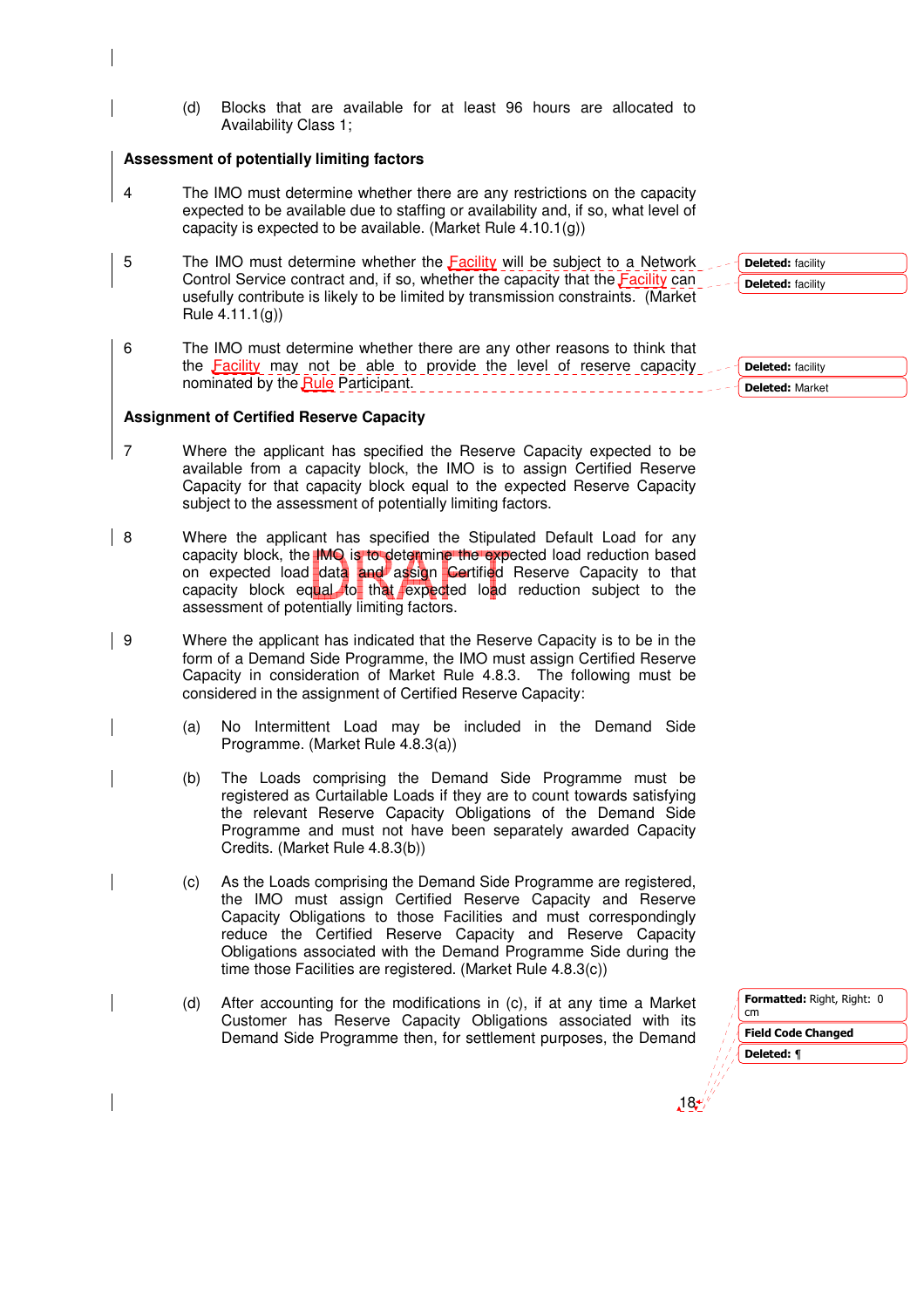Side Programme must be treated by the IMO as a Facility that has failed to satisfy its Reserve Capacity Obligations. (Market Rule 4.8.3(d))

#### **Initial Reserve Capacity Obligation Quantity**

- 10 The Assigned Certified Reserve Capacity for each capacity block must be available for the number of hours per year that does not exceed the maximum specified by the applicant for that capacity block.
- | 11 The Assigned Certified Reserve Capacity for each capacity block must be available for the number of hours per day that does not exceed the maximum specified by the applicant for that capacity block.
- 12 The Initial Reserve Capacity Obligation must take account of any staffing and other restrictions that may limit the ability of the Facility to vary its demand upon request.

# **1.14. Procedure steps to be followed by the IMO in advising an applicant of its Certified Reserve Capacity**

The IMO is to provide the following information to the applicant on the results of applications for Certification of Reserve Capacity. (Market Rules 4.9.5 & 4.9.9)

- 1 **Identity of Market Participant and Facility** The identity of Market +-Participant making the application and the identification of the Facility for which the results apply.
- 2 **Application of Results for Facility** The Reserve Capacity Cycle to which the result applies. (Market Rule 4.9.5)
- 3 **Conditional Certified Reserve Capacity** In the case of Certified Reserve Capacity relating to a future Reserve Capacity Cycle, the conditions of continued certification, including the requirements for reapplying for certification. (Market Rule 4.9.5)
- 4 **Certified Reserve Capacity** The amount of Certified Reserve Capacity to apply to the **Facility.** (Market Rule 4.9.9)
- 5 **Initial Reserve Capacity Obligations**  The Initial Reserve Capacity Obligations associated with the Certified Reserve Capacity. (Market Rule 4.9.9)
- 6 **Reserve Capacity Security Deposit Requirements** Any Reserve Capacity Security Deposit required as a condition of the Facility holding the Certified Reserve Capacity. (Market Rule 4.9.9)
- 7 **Calculation Basis for Certification**  The calculations upon which the IMO's determination is based.

 $19<sub>2</sub>$ Formatted: Right, Right: 0 cm Field Code Changed next Deleted: facility Deleted: facility Deleted: facility Deleted: ¶

Formatted: Don't keep with